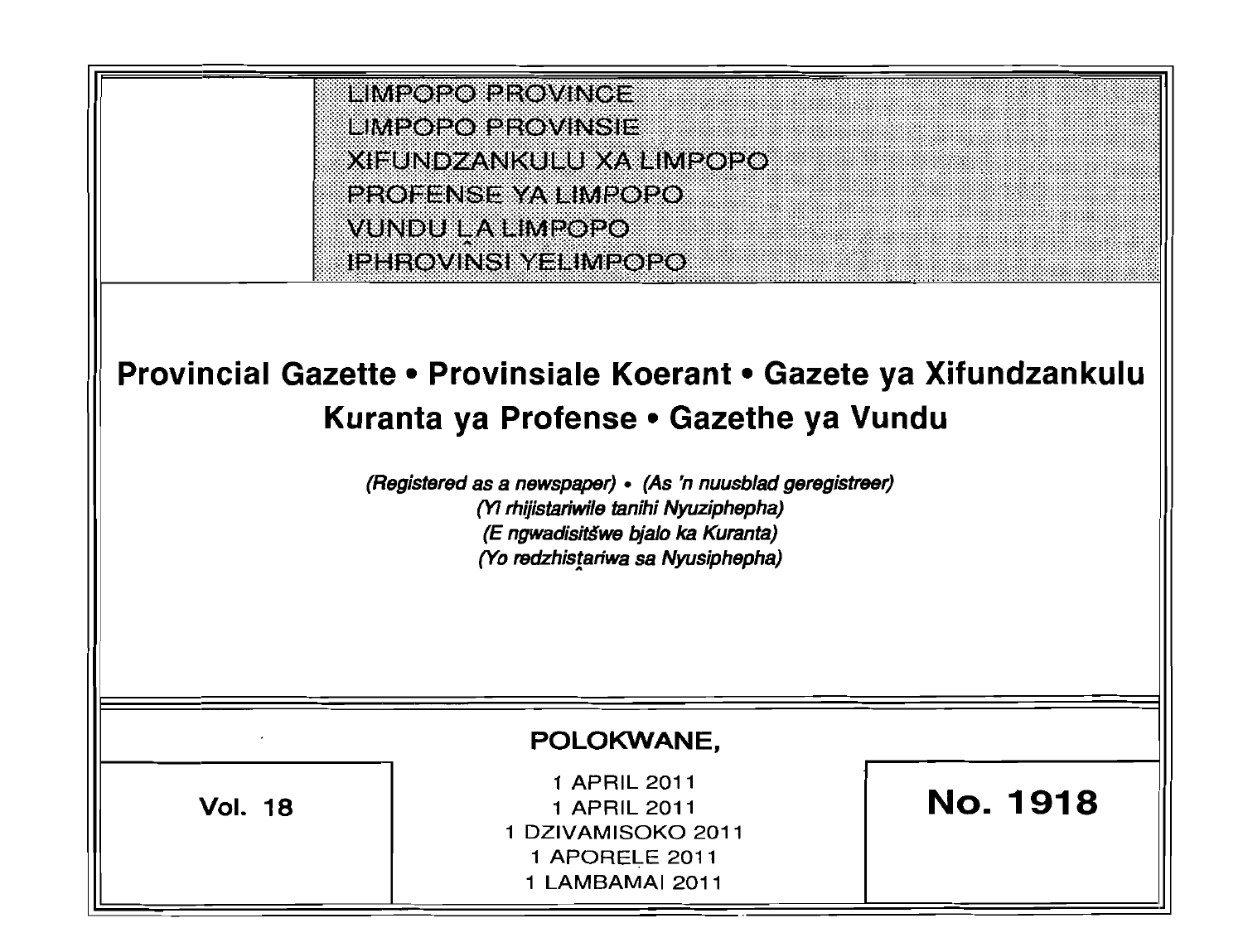### IMPORTANT NOTICE

The Government Printing Works will not be held responsible for faxed documents not received due to errors on the fax machine or faxes received which are unclear or incomplete. Please be advised that an "OK" slip, received from a fax machine, will not be accepted as proof that documents were received by the GPW for printing. If documents are faxed to the GPW it will be the sender's responsibility to phone and confirm that the documents were received in good order.

Furthermore the Government Printing Works will also not be held responsible for cancellations and amendments which have not been done on original documents received from clients.

### CONTENTS • INHOUD

Page Gazette

No.

| VO.      |                                                                                                                                                                                                                              | No. | No.  |
|----------|------------------------------------------------------------------------------------------------------------------------------------------------------------------------------------------------------------------------------|-----|------|
|          | <b>GENERAL NOTICES • ALGEMENE KENNISGEWINGS</b>                                                                                                                                                                              |     |      |
| 80<br>80 | Development Facilitation Act, 1995: Establishment of a land development area: Portion 3, farm Garth 309 LS<br>Wet op Ontwikkelingsfasilitering, 1995: Vestiging van 'n grondontwikkelingsgebied: Gedeelte 3, plaas Garth 309 | 8   | 1918 |
|          |                                                                                                                                                                                                                              | 8   | 1918 |
| 81       |                                                                                                                                                                                                                              | 9   | 1918 |
| 81       |                                                                                                                                                                                                                              | 9   | 1918 |
| 88       | Development Facilitation Act, 1995: Establishment of a land development area: Portion 5, farm Geluk 285 KR                                                                                                                   | 10  | 1918 |
| 88       | Wet op Ontwikkelingsfasilitering, 1995: Vestiging van 'n grondontwikkelingsarea: Gedeelte 5, plaas Geluk 285 KR.                                                                                                             | 11  | 1918 |
| 89       | Development Facilitation Act, 1995: Establishment of a land development area: Portion of the farm Greater Givani                                                                                                             | 12  | 1918 |
| 90       |                                                                                                                                                                                                                              | 14  | 1918 |
| 91       |                                                                                                                                                                                                                              | 16  | 1918 |
| 92       | National Environmental Management Act (107/1998): Notice of proposed mining operations on Portion 1, farm<br>Naauwpoort 208 JR and Portions 4, 11 and the Remaining Extent of Portion 2, farm Kromdraai 209 JR               | 18  | 1918 |
|          | <b>LOCAL AUTHORITY NOTICES • PLAASLIKE BESTUURSKENNISGEWINGS</b>                                                                                                                                                             |     |      |
| 123      | Town-planning and Townships Ordinance (15/1986): Greater Letaba Local Municipality: Draft Scheme                                                                                                                             | 26  | 1918 |
| 123      | Ordonnansie op Dorpsbeplanning en Dorpe (15/1986): Groter Letaba Plaaslike Munisipaliteit: Ontwerpskema                                                                                                                      | 26  | 1918 |
| 124      | Town-planning and Townships Ordinance (15/1986): Greater Tubatse Amendment Scheme 32/2006                                                                                                                                    | 20  | 1918 |
| 124      |                                                                                                                                                                                                                              | 20  | 1918 |
| 126      | Town-planning and Townships Ordinance (15/1986): Modimolle Local Municipality: Declaration as an approved                                                                                                                    | 28  | 1918 |
| 127      |                                                                                                                                                                                                                              | 20  | 1918 |
| 128      |                                                                                                                                                                                                                              | 21  | 1918 |
| 129      |                                                                                                                                                                                                                              | 21  | 1918 |
| 130      |                                                                                                                                                                                                                              | 21  | 1918 |
| 131      |                                                                                                                                                                                                                              | 22  | 1918 |
| 132      |                                                                                                                                                                                                                              | 23  | 1918 |
| 133      |                                                                                                                                                                                                                              | 23  | 1918 |
|          |                                                                                                                                                                                                                              | 24  | 1918 |
|          |                                                                                                                                                                                                                              | 25  | 1918 |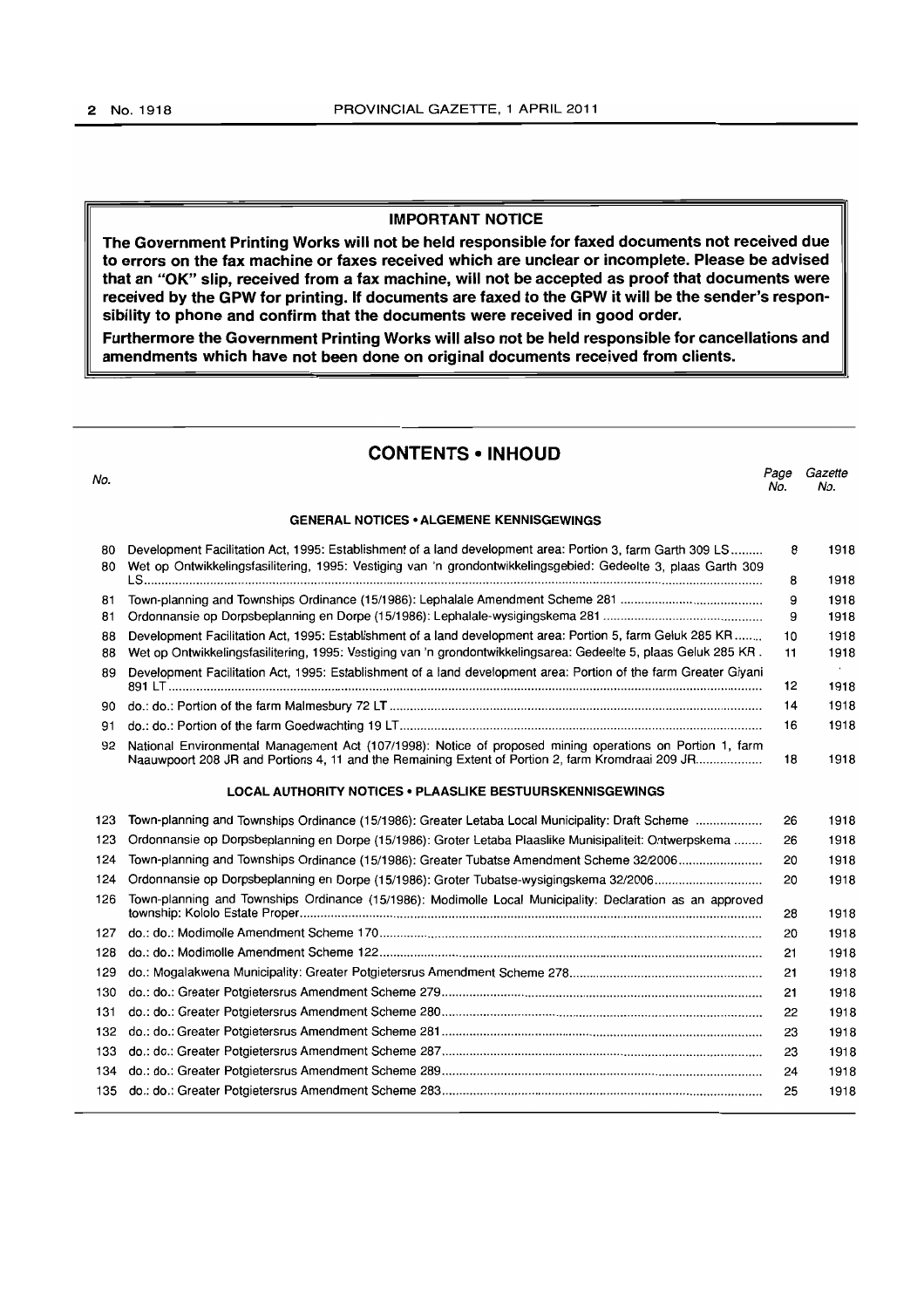**IMPORTANT NOTICE** The **Limpopo Provincial Gazette** Function will be transferred to the **Government Printer** in Pretoria as from 1 November 2004 NEW PARTICULARS ARE AS FOLLOWS: Physical address: Postal address: Government Printing Works Private Bag X85 149 Bosman Street Pretoria Pretoria 0001 New contact persons: Louise Fourie Tel.: (012) 334-4686 Mrs H. Wolmarans Tel.: (012) 334-4591 Fax number: (012) 323-8805 E-mail address: hester.wolmarans@gpw.gov.za louise. fourie@gpw.gov.za Contact person for subscribers: Mrs J. Wehmeyer Tel.: (012) 334-4753 Fax.: (012) 323-9574 This phase-in period is to commence from 15 October 2004 (suggest date of advert) and notice comes into operation as from 1 November 2004.

Subscribers and all other stakeholders are advised to send their advertisements directly to the Government Printing Works, two weeks before the 1st November 2004.

> In future, adverts have to be paid in advance before being published in the Gazette.

Advertising Manager

No.1918 3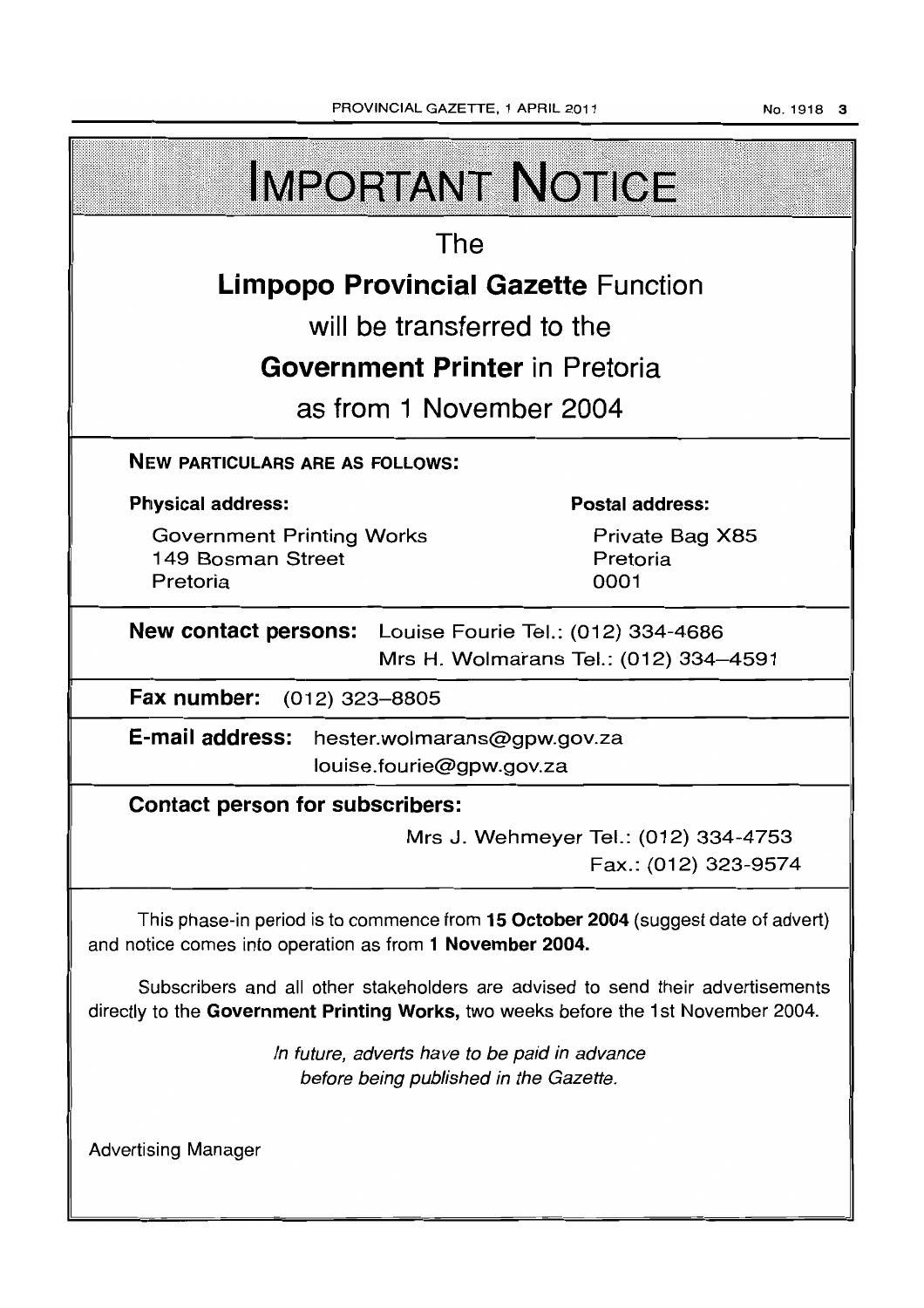IT IS THE CLIENTS RESPONSIBILITY TO ENSURE THAT THE CORRECT AMOUNT IS PAID AT THE CASHIER OR DEPOSITED INTO THE GOVERNMENT PRINTING WORKS BANK ACCOUNT AND ALSO THAT THE REQUISITION/COVERING LETTER TOGETHER WITH THE ADVERTISEMENTS AND THE PROOF OF DEPOSIT REACHES THE GOVERNMENT PRINTING WORKS IN TIME FOR INSERTION IN THE PROVINCIAL GAZETTE.

**No ADVERTISEMENTS WILL BE PLACED WITHOUT PRIOR PROOF OF PRE-PAYMENT.** 

1/4 page **R 215.43**  Letter Type: Arial Size: 10 Line Spacing: At: Exactly 11 pt

## 1/4 page **R 430.87**

Letter Type: Arial Size: 10 Line Spacing: At:<br>Exactly 11pt Exactly

# 1/4 page **R 646.31**

Letter Type: Arial Size: 10 Line Spacing: At:<br>Exactly 11pt **Exactly** 

| $\frac{1}{4}$ page R 861.74 |          |
|-----------------------------|----------|
| Letter Type: Arial          | Size: 10 |
| Line Spacing: At:           |          |
| Exactly<br>11pt             |          |

<sup>~</sup>.. ----. \_\_ .\_ .. ~ .. **<sup>n</sup>40..., on \_\_ ...... , ........... <sup>I</sup>0 Ol:!1 "'7'JI \_ .... \_\_ .. ,..,... \_ "'1:\_ ...**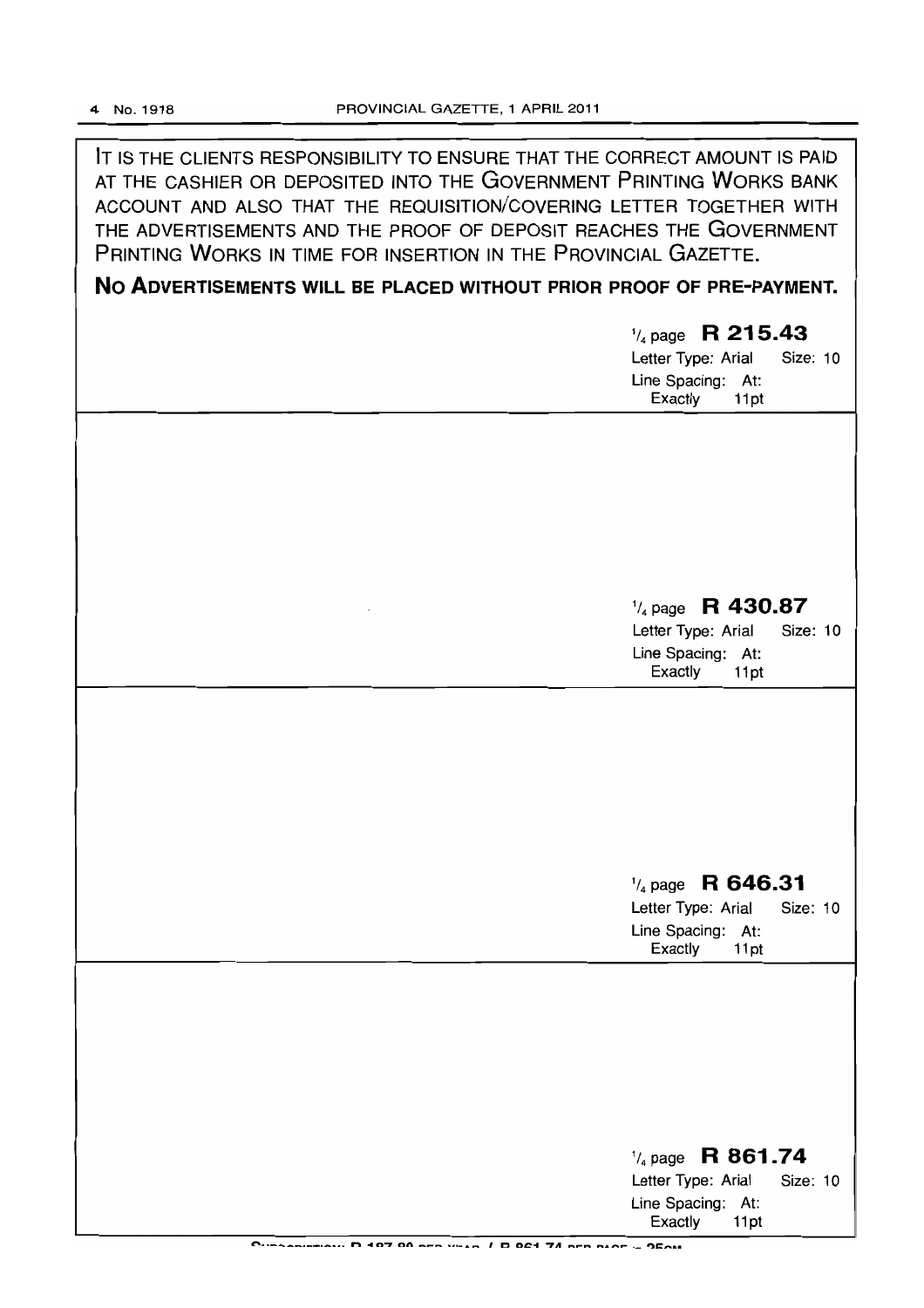PROVINCIAL GAZETTE, 1 APRIL 2011

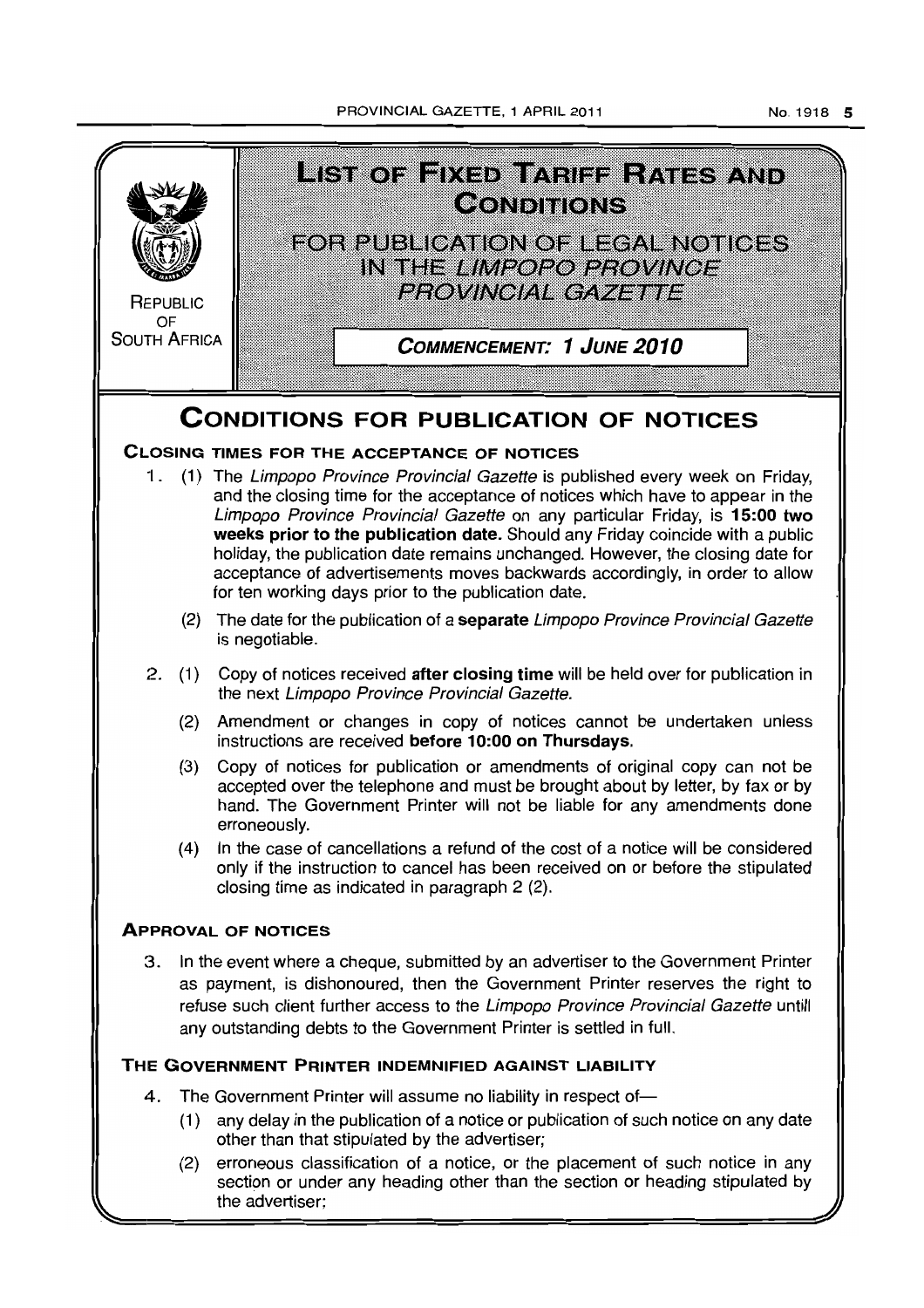$\mathcal{L}$   $\mathcal{L}$   $\mathcal{L}$   $\mathcal{L}$   $\mathcal{L}$   $\mathcal{L}$   $\mathcal{L}$   $\mathcal{L}$   $\mathcal{L}$   $\mathcal{L}$   $\mathcal{L}$   $\mathcal{L}$   $\mathcal{L}$   $\mathcal{L}$   $\mathcal{L}$   $\mathcal{L}$   $\mathcal{L}$   $\mathcal{L}$   $\mathcal{L}$   $\mathcal{L}$   $\mathcal{L}$   $\mathcal{L}$   $\mathcal{L}$   $\mathcal{L}$   $\mathcal{$ (3) any editing, revision, omission, typographical errors or errors resulting from faint or indistinct copy.

### LIABILITY OF ADVERTISER

5. Advertisers will be held liable for any compensation and costs arising from any action which may be instituted against the Government Printer in consequence of the publication of any notice.

### **COPY**

- 6. Copy of notices must be typed on one side of the paper only and may not constitute part of any covering letter or document.
- 7. At the top of any copy, and set well apart from the notice, the following must be stated:

Where applicable

- (1) The heading under which the notice is to appear.
- (2) The cost of publication applicable to the notice, in accordance with the "Word Count Table".

### PAYMENT OF COST

- 9. With effect from 1 NOVEMBER 2004 no notice will be accepted for publication unless the cost of the insertion(s) is prepaid in CASH or by CHEQUE or POSTAL ORDERS. It can be arranged that money can be paid into the banking account of the Government Printer, in which case the deposit slip accompanies the advertisement before publication thereof.
- 10. (1) The cost of a notice must be calculated by the advertiser in accordance with the word count table.
	- (2) Where there is any doubt about the cost of publication of a notice, and in the case of copy, an enquiry, accompanied by the relevant copy, should be addressed to the Advertising Section, Government Printing Works, Private Bag X85, Pretoria, 0001 [Fax: (012) 323-8805], before publication.
- 11. Overpayment resulting from miscalculation on the part of the advertiser of the cost of publication of a notice will not be refunded, unless the advertiser furnishes adequate reasons why such miscalculation occurred. In the event of underpayments, the difference will be recovered from the advertiser, and the notice(s) will not be published until such time as the full cost of such publication has been duly paid in cash or by cheque or postal orders, or into the banking account.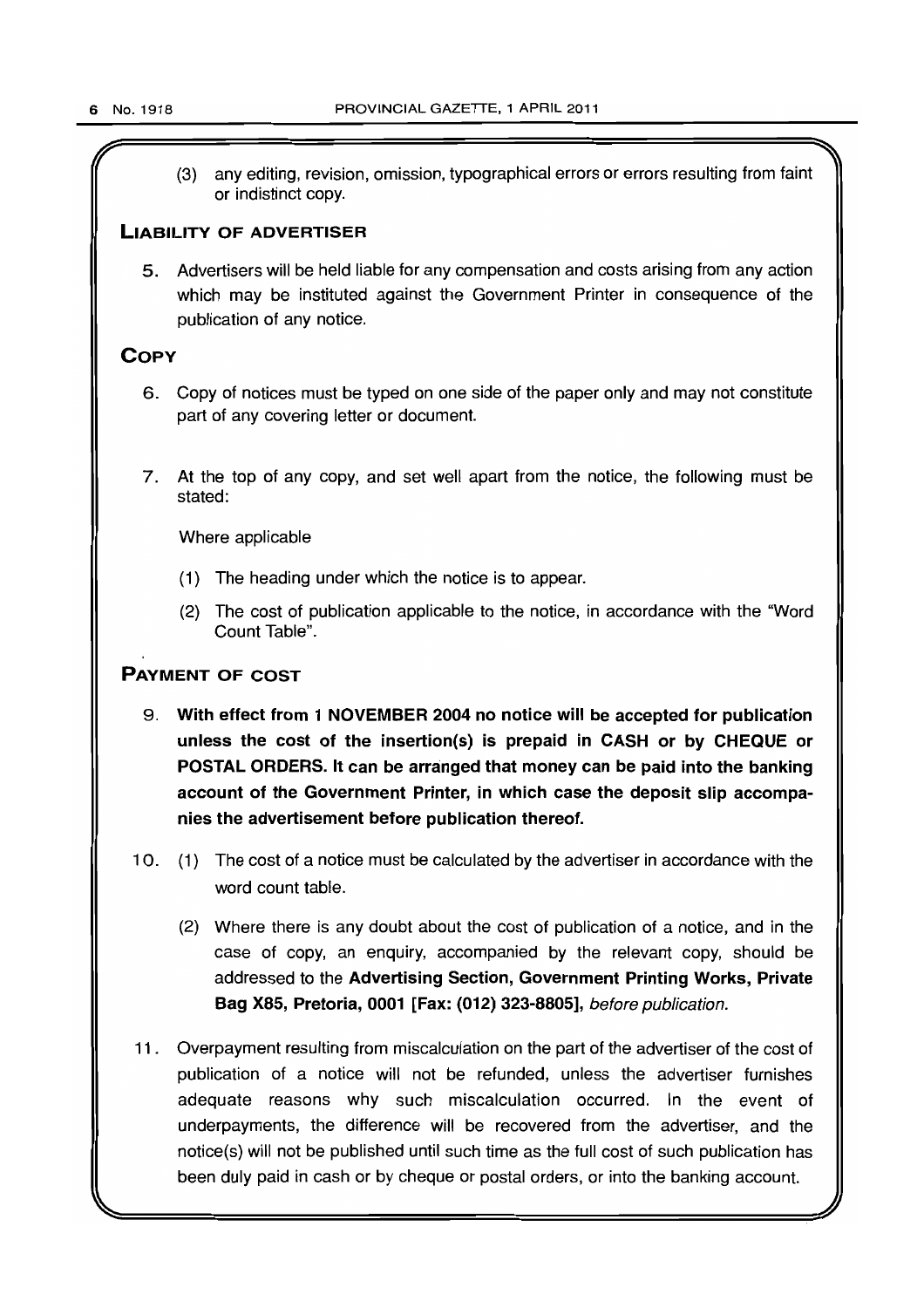- 12. In the event of a notice being cancelled, a refund will be made only if no cost regarding the placing of the notice has been incurred by the Government Printing Works.
- 13. The Government Printer reserves the right to levy an additional charge in cases where notices, the cost of which has been calculated in accordance with the Word Count Table, are subsequently found to be excessively lengthy or to contain overmuch or complicated tabulation.

### PROOF OF PUBLICATION

14. Copies of the Limpopo Province Provincial Gazette which may be required as proof of publication, may be ordered from the Government Printer at the ruling price. The Government Printer will assume no liability for any failure to post such Limpopo Province Provincial Gazette(s) or for any delay in despatching it/them.

# **GOVERNMENT PRINTERS BANK ACCOUNT PARTICULARS**

Bank:

ABSA

BOSMAN STREET

Account No.: 4057114016

Branch code: 632005

Reference No.: 00000049

Fax No.: (012) 323 8805

# Enquiries:

| Mrs. L. Fourie    | Tel.: (012) 334-4686 |
|-------------------|----------------------|
| Mrs. H. Wolmarans | Tel.: (012) 334-4591 |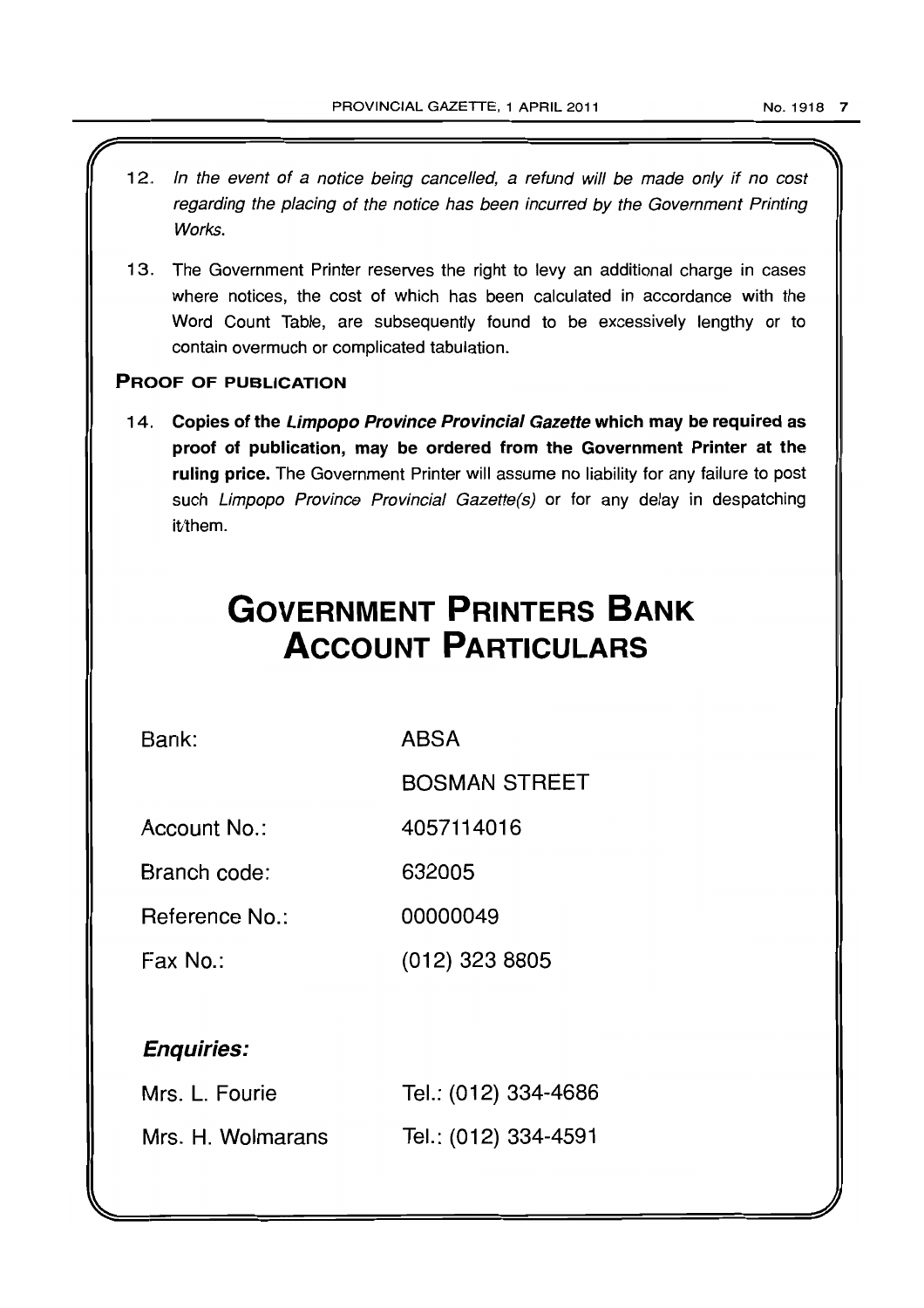# **GENERAL NOTICES • ALGEMENE KENNISGEWINGS**

### **GENERAL NOTICE 80 OF 2011**

NOTICE OF LAND DEVELOPMENT AREA APPLICATION [REGULATION 21 (6) OF THE DEVELOPMENT FACILITATION REGULATIONS IN TERMS OF THE DFA, 1995}

Developlan Town-planners (Land development applicant) has lodged an application in terms of the Development Facilitation Act 1995, for the establishment of a land development area on Portion 3 of the farm Garth 309-LS, Makhado Municipality Area, Limpopo Province (to be known as Garth Residential Estate).

The proposed development will consist of the following:

100 "Residential 1" portions (average size 0,53 hectare):

1 portion zoned "Special for private open space" (size 1 ,82 hectares):

1 portion zoned "Special for private road" (size 17,16 hectares).

The relevant plans, documents and information, are available for inspection with the Designated Officer, 3rd Floor, Limpopo Department of Local Government & Housing, HENSA building, corner of Landros Mare & Rabe Streets, Polokwane, and with the Applicant, for a period of 21 days from 26 March 2011. The application will be considered at a tribunal hearing to be held at the Makhado Air Force Base (Blesbok conference room), Makhado Municipality Area, on 9 June 2011, at 10hOO, as determined by the Designated Officer (directions to the venue can be requested from Developlan Town Planners-see contact details below). Any person having an interest in the application should please take note of the following:

(a) You must within a period of 21 (twenty-one) days from the date of the first publication of this notice, provide the land development applicant with your written representation in support of the application or any other representation not amounting to an objection, in which case you are not required to attend the tribunal hearing. Any person whom is of the intention to appear before the tribunal hearing, also has to attend the pre-hearing, either in person or by means of a duly authorised representative;

(b) if your comments constitute an objection to any aspect of the land development application, you must appear in person or through a duly authorised representative before the tribunal at the pre-hearing conference on the following date: 18 May 2011;

(c) any written objection or representation must be delivered to the land development applicant at 115 Marshall Street, Polokwane, or to P.O. Box 1883, Polokwane, 0700, and you must contact the designated officer if you have any queries on: Tel: (015) 284-5000 Ext. 5355. Fax: 086 603 7864. E-mail: netshitomboniht@limdlgh.gov.za. The designated officer is: Mr H. T. Netshitomboni (Cell: 072 185 6197). In terms of the Development Facilitation Act 1995, this notice has the effect of a subpoena and failure to comply with this notice constitutes a criminal offence.

Any written objection or representation must state the name and address of the person or body making the objection or representation, the interest that such person or body has in the matter, and the reasons for the objection or representation, and must be delivered to the land development applicant at his address set out below within the said period of 21 days. The reader may contact the Designated Officer (if he/she has any queries)-see contact details above.

#### Land Development Applicant

Developlan Pietersburg Town Planners, P.O. Box 1883, Polokwane, 0700. Tel: (015) 291 4177. Fax: (015) 291-4961, E-mail: tecoplan@mweb.co.za

Date of first publication: 26 March 2011.

### **ALGEMENE KENNISGEWING 80 VAN 2011**

**• •** 

KENNISGEWING VAN GRONDONTWIKKELINGSGEBIEDAANSOEK [REGULASIE 21 (6) VAN DIE ONTWIKKELINGS-FASILITERINGSREGULASIES IN TERME VAN DIE WET OP ONTWIKKELlNGSFASILITERING, 1995]

Developlan Stadsbeplanners (die grondontwikkelingsapplikant) het 'n aansoek geloods in terme van die Wet op Ontwikkelingsfasilitering van 1995, vir die vestiging van 'n grondontwikkelingsgebied op Gedeelte 3 van die plaas Garth 309-LS, Makhado Munisipale Area, Limpopo Provinsie (voorgestelde Garth Residential Estate).

Die voorgestelde ontwikkeling sal bestaan uit die volgende:

100 "Residensieel 1" gedeeltes (gemiddelde grootte 0,53 hektaar elk)

1 gedeelte gesoneer "Spesiaal vir privaat oopruimte" (grootte 1,82 hektaar)

1 gedeelte gesoneer "Spesiaal vir privaat pad" (17,16 hektaar).

Die relevante plan(ne), dokument(e) en inligting is beskikbaar vir inspeksie by die Aangewese Beampte ("designated officer"), Limpopo Departement van Plaaslike Regering & Behuising, Hensa Gebou, hoek van Landros Mare en Rabestraat, Polokwane, vir 'n periode van 21 dae vanaf 26 Maart 2011. Die aansoek sal oorweeg word tydens 'n tribunaalverhoor wat sal plaasvind by die Makhado Lugmagbasis (Blesbok konferensiekamer), Makhado munisipale area, op 9 Junie 2011 om 10hOO. Aanwysings na die plek waar die verhoor sal plaasvind kan bekom word vanaf die grondontwikkelingsapplikant. Enige persoon wat belang het in die aansoek moet asseblief op die volgende let: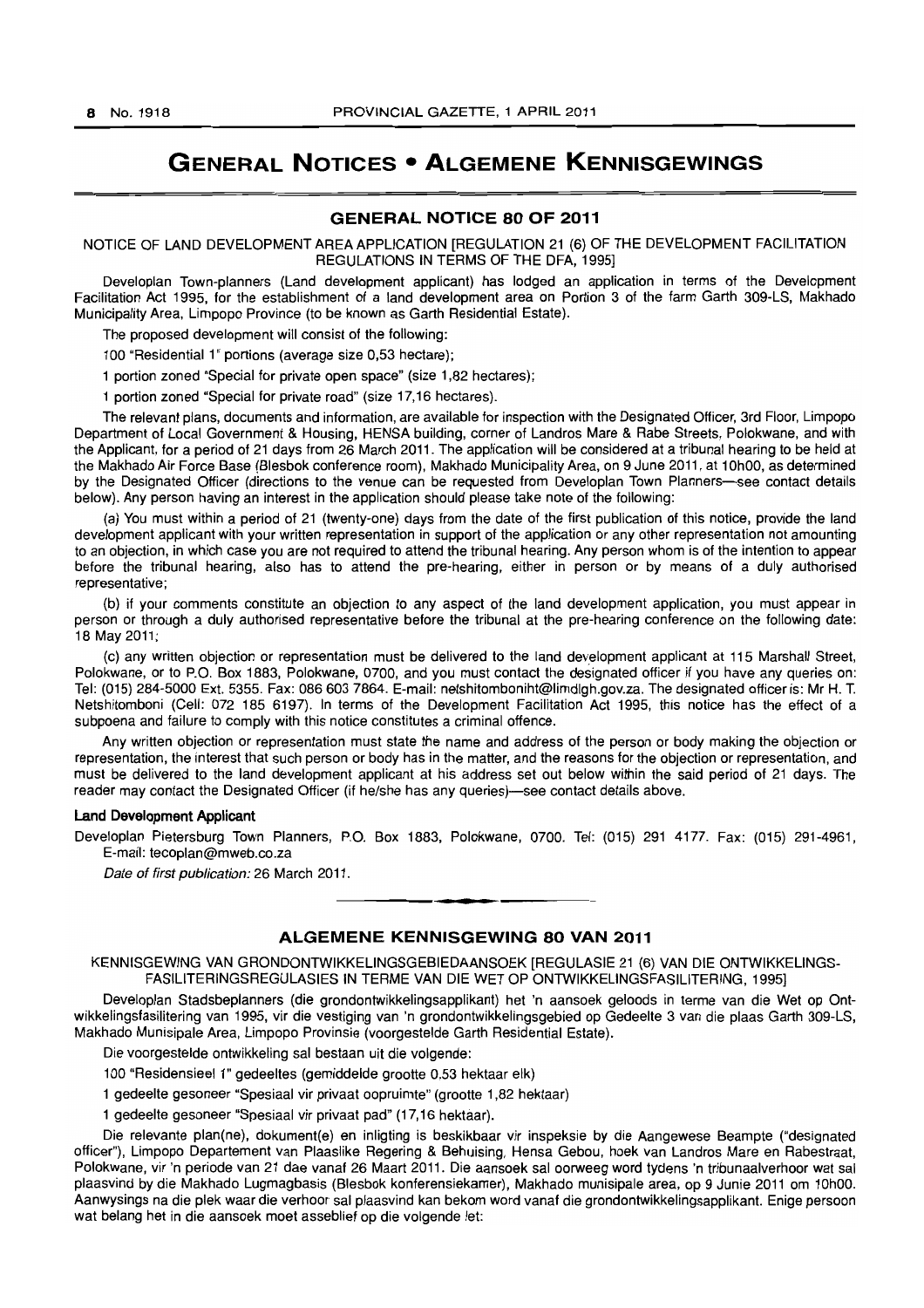(a) U moet u binne 'n periode van 21 dae vanaf die datum van hierdie kennisgewing, die grondontwikkelings-applikant voorsien van u skriftelike voorlegging ter ondersteuning van die aansoek of enige sodanige voorlegging wat nie 'n beswaar verteenwoordig in welke geval daar nie van u vereis word om voor die tribunaal te verskyn nie. Enige persoon wat van voornemens is om by die tribunaal verhoor te verskyn, moet ook die voorverhoorkonferensie persoonlik of deur sy/haar behoorlik gemagtigde verteenwoordiger, bywoon; of,

(b) indien u kommentare 'n beswaar teen enige aspek van die grondontwikkelingsaansoek behels, moet u in persoon verskyn of verteenwoordig word by die tribunaal tydens die voorverhoorkonferensie op die volgende datum: 18 May 2011;

(c) enige beswaar of voorlegging moet aan die grondontwikkelingsapplikant afgelewer word by Marshallstraat 115, Polokwane, of by Posbus 1883, Polokwane, 0700. en u moet die Aangewese Beampte ("designated officer") kontak by: Tel: (015) 284-5000 Uitbreiding 5355. Faks: 086 603 7864. E-pos: netshitombonitht@limdlgh.gov.za (mnr. H.T. Netshitomboni, Sel: 072 185 6197). In terme van die Wet op Ontwikkelingsfasilitering, 1995, het hierdie kennisgewing die effek van 'n dagvaardiging en indien daar nie voldoen word aan hierdie kennisgewing nie sal dit as 'n kriminele oortreding geag word.

Enige skriftelike beswaar of voorlegging moet die naam en adres van die persoon of liggaam wat die beswaar of voorlegging opper, vermeld. Voorts moet dit die belange van sodanige persoon of liggaam in die aangeleentheid vermeld, asook die redes vir sodanige beswaar of voorlegging. Dit moet aan die grondontwikkelingsapplikant by sy of haar adres (sien onder-genoemde adres) binne die gemelde periode van 21 dae, afgelewer word.

#### **Grondontwikkelingsapplikant**

Developlan Pietersburg Stadsbeplanners. Posbus 1883, Polokwane, 0700. Tel: (015) 291 4177. Faks: (015) 291-4961, E-pos: tecoplan@mweb.co.za

Datum van kennisgewing (eerste plasing): 26 Maart 2011.

25-01

### **GENERAL NOTICE 81 OF 2011**

NOTICE OF APPLICATION FOR AMENDMENT OF THE TOWN-PLANNING SCHEME IN TERMS OF SECTION 56 (1) (b) (i) OF THE TOWN-PLANNING AND TOWNSHIPS ORDINANCE, 1986 (ORDINANCE 15 OF 1986)

#### **LEPHALALE AMENDMENT SCHEME** 281

I, Dries cle Ridder, being the authorized agent of the owner of the Remainder and Portion 4 of Erf 3975, Ellisras Extension 29 Township, hereby give notice in terms of section 56 (1) (b) (i) of the Town-planning and Townships Ordinance, 1986, that I have applied to the Lephalale Municipality for the amendment of the town-planning scheme known as the Lephalale Town-planning Scheme, 2005, as approved on 30 November 2005, by virtue of Council Resolution A29/2005(11), by the rezoning of the property described above, situated in Springbok Avenue, Onverwacht, from Residential 2, one dwelling unit per 500 m<sup>2</sup>, to Residential 3, one dwelling per  $250 \text{ m}^2$  and consolidation.

Particulars of the application will lie for inspection during normal office hours at the office of the Manager: Corporate Services, Room 0105, Municipal Offices, Lephalale Municipality, Lephalale, for a period of 28 days from 25 March 2011.

Objections to or representations in respect of the application must be lodged with or made in writing to the Manager: Corporate Services, at the above address or at Private Bag X136, Ellisras, 0555, within a period of 28 days from 25 March 2011.

Address of authorized agent: Dries de Ridder Town and Regional Planner, PO Box 5635, Onverwacht, 0557. Telephone Number 082 578 8501. **. -**

### **ALGEMENE KENNISGEWING 81 VAN 2011**

KENNISGEWING VAN AANSOEK VIR WYSIGING VAN DORPSBEPLANNINGSKEMA INGEVOLGE ARTIKEL 56 (1) (b) (i) VAN DIE ORDONNANSIE OP DORPSBEPLANNING EN DORPE, 1986 (ORDONNANSIE 15 VAN 1986)

#### **LEPHALALE-WYSIGINGSKEMA 281**

Ek, Dries de Ridder, synde die gemagtigde agent van die eienaar van die Restant en Gedeelte 4 van Erf 3975, Ellisras Uitbreiding 29-dorpsgebied, gee hiermee ingevolge artikel 56 (1) (b) (i) van die Ordonnansie op Dorpsbeplanning en Dorpe, 1986, kennis dat ek aansoek gedoen het by die Lephalale Munisipaliteit vir die wysiging van die dorpsbeplanningskema, bekend as die Lephalale-dorpsbeplanningskema, 2005, soos goedgekeur op 30 November 2005, by wyse van Raadsbesluit A29/2005(11), deur die hersonering van die eiendomme hierbo beskryf, gelee te Springbokweg, Onverwacht, van Residensieel 2, een woonhuis per 500 m<sup>2</sup>, na Residensieel 3, een woonhuis per 250 m<sup>2</sup> en konsolidasie.

Besonderhede van die aansoek lê ter insae gedurende gewone kantoorure by die Bestuurder: Korporatiewe Dienste, Kamer D105, Munisipale Kantore, Lephalale Munisipaliteit, Lephalale, vir 'n tydperk van 28 dae vanaf 25 Maart 2011.

Besware teen of vertoë ten opsigte van die aansoek moet binne 28 dae vanaf 25 Maart 2011, skriftelik by of tot die Bestuurder: Korporatiewe Dienste, by bovermelde adres of by Privaatsak X136, Ellisras, 0555, ingedien word.

Adres van die gevolmagtigde: Dries de Ridder Stads en Streekbeplanner, Posbus 5635, Onverwacht, 0557. Telefoonnommer 082 578 8501.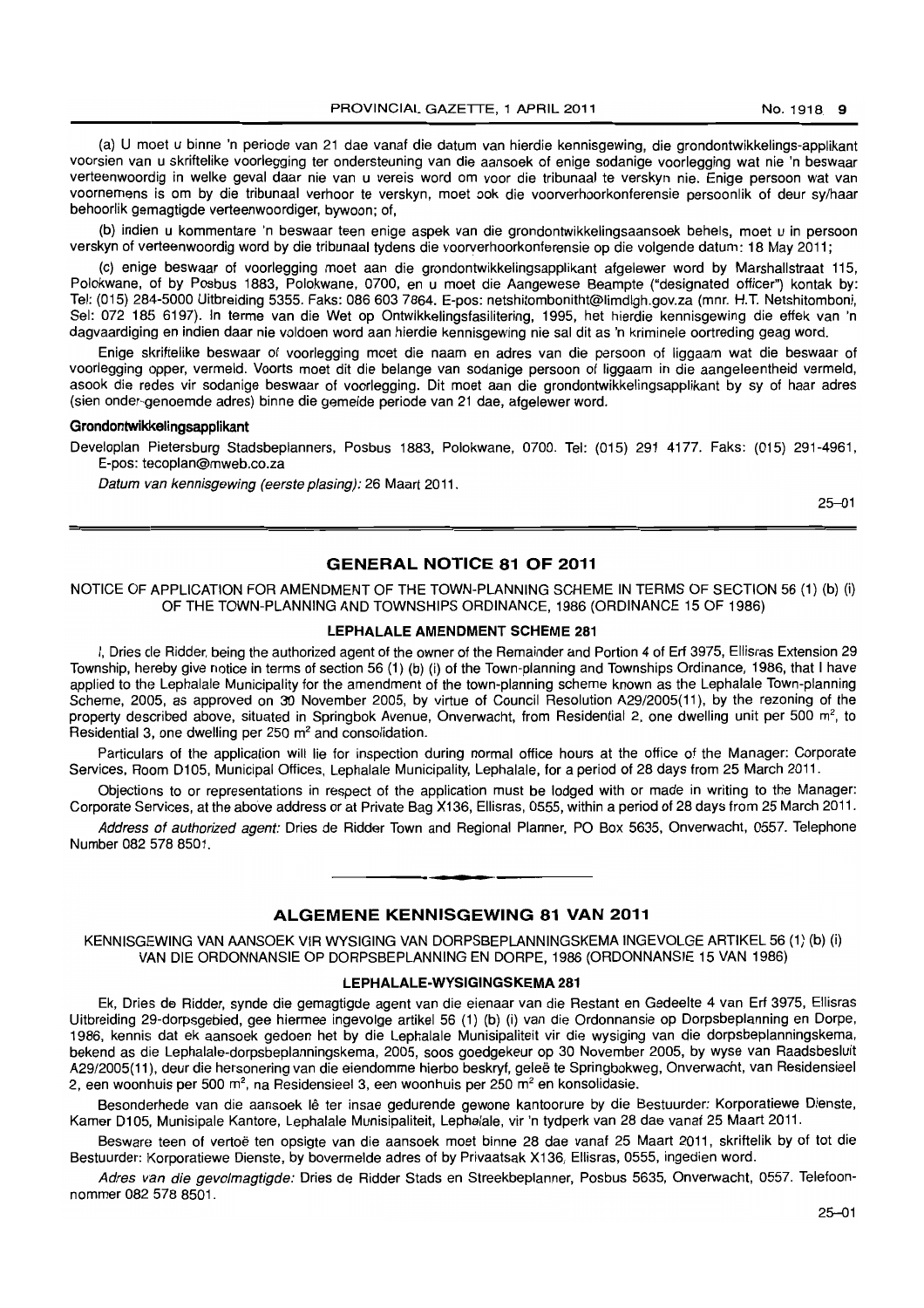### **GENERAL NOTICE 88 OF 2011**

### NOTICE: ESTABLISHMENT OF NEW LAND DEVELOPMENT AREA - SHIKWARU COUNTRY ESTATE [Regulation 21(10) of the Development Facilitation Regulations in terms of the Development Facilitation Act, 1995]

I, Nicolaas Gerhardus Scheepers of Vanguard Planning Incorporated, has lodged an application in terms of the Development Facilitation Act for the establishment of a land development area on Portion 5 (a portion of Portion 2) of the Farm Geluk No. 285-KR (to be consolidated with the Remainder of Portion 1 and Portion 2 (a Portion of Portion 1) of the Farm Geluk No. 285-KR, and Portion 2 (a Portion of Portion 1) of the Farm Zandspruit No. 287- KR), located at the Shikwaru Game Lodge approximately 7km on the D192 road from the Sterkrivier turn-off from the R101 road linking Mokopane and Mookgophong.

The development will consist of the following: 35 single residential portions and the remaining portion zoned as 'Special' for the purposes of access, game farming, offices, conference facilities, overnight accommodation and a landing strip. The consolidated property will comprise 970,86 hectares.

The relevant plan(s),. document(s) and information are available for inspection at the Designated Officer, Mr. Thomas Netshitombone, Limpopo Department of Local Government and Housing, 28 Market Street, Polokwane and at the office of the Land Development Applicant. Vanguard Planning Incorporated, 185 Fourie Street, Mokopane and/or Developmental Services of the Mogalakwena Local Municipality, 54 Retief Street, Mokopane for a period of 21 days from 01 April 2010.

The application will be considered at a tribunal hearing to be held at the Shikwaru Game Lodge as mentioned above on 15 June 2011 at 10h00 and the prehearing conference will be held at Shikwaru Game lodge as mentioned above on 17 May 2010 at 10hOO.

Any person having an interest in the application should please note:

- 1. You may within a period of 21 days from the date of the first publication of this notice, provide the Designated Officer with your written objections or representations; or
- 2. If your comments constitute an objection to any aspect of the land development application, you must appear in person or through a representative before the Tribunal on, the dote mentioned above.

Any written objection or representation must state the name and address of the person or body making the representation of objection, the interest that such person or body has in the matter and the reasons for the representation or objection and must be delivered to the Designated Officer and the Land Development Applicant at his/her address as set out below within the said period of 21 days and you may contact the Designated Officer Mr. Thomas Netshitombone, limpopo Department of Local Government and Housing, 28 Market Street, Polokwane on telephone no. (015) 295 6851 and fax no. (015/ 297 8170, e-mail. NetshitomboniHT@limdlqh.qov.za [Ref. No. LH 12/1/4/311/2/5113(DO)]

LAND DEVELOPMENT APPLICANT: Nicolaas Gerhardus Cornelis Scheepers PO Box 383 185 Fourie Street Mokopane

Tel: (015) 491 4648 Fax: 086 606 3026 Cel: 0824538990 E-mail: thevanguard@icon.co.za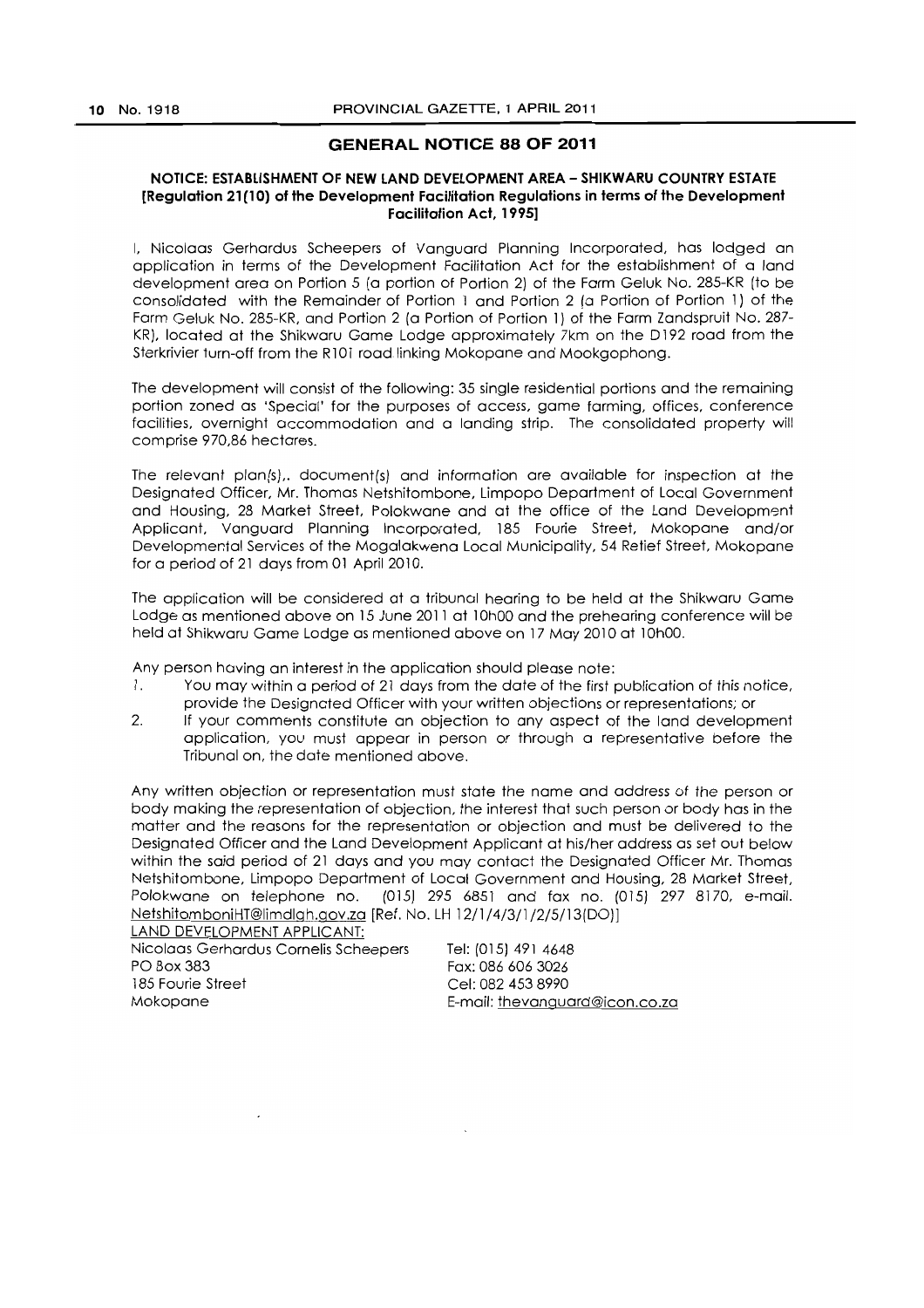### **ALGEMENE KENNISGEWING 88 VAN 2011**

### **KENNISGEWING: STIGTING VAN NUWE ONTWIKKELINGSAREA - SHIKWARU COUNTRY ESTATE [ReguJasie 21(10) van Die Ontwikkelings Fasiliterings Regulasies in terme van die Ontwikkelings Fasiliterings Wet, 1995]**

Ek, Nocolaas Gerhardus Comelis Scheepers van Vanguard Planning Incorporated, het aansoek gedoen in terme van die Ontwikkelings Fasiliterings Wet, 1995 vir die stigting van 'n grond ontwikkelingsarea op Gedeelte 5 ('n gedeelte van Gedeelte 2) van Die Plaas Geluk No. 285-KR (gekonsolideer te word met die Restant van Gedeelte 1 en Gedeelte 2 ('n gedeelte van Gedeelte 1) van die Plaas Geluk No. 285-KR en Gedeelte 2 ('n gedeelte van Gedeelte 1) van die Plaas Zandspruit 287-KR), geleë te die Shikwaru Game Lodge ongeveer 7km op die D192 pad vanaf die die Strekrivier afdraai vanaf die R101 pad wat Mokopane en Mookgophong verbind.

Die voorgestelde ontwikkeling sal bestaan uii die volgende: 35 enkelwoon gedeeltes en die Resterende gedeelte gesoneer as 'Spesiaal' vir die doelendes van toegang, wildteeling, konferensie fasiliteite, oornagakkommodasie en 'n landingstrook.

Die toepaslike planne, documente en informasie Iê ter insae by die Toegewysde Amptemnaar, Mnr. Thomas Netshitomboni, Limpopo Departement van Plaaslike Regering en Behuising, 28 Marketstraat, Polokwane en die Grondontwikkelings Applikant, Vanguard Planning Incorporated. 185 Fouriestraat, Mokopane, en/of Ontwikkelingsdienste, Mogalakwena Munisipaliteit. 54 Retiefstraat. Mokopane vanaf 01 April 201 1.

Die aansoek sal oorweeg word by 'n Limpopo Tribunaalverhoor wat gehou sal word by Shikwaru Game Lodge soos hierbo genoem op 15 Junie 2011 om 10h00 en 'n voorverhoor sal gehou word op 17 Mei 2011 by Shikwaru Game Lodge om 10hOO.

Enige person of liggaam wat 'n belang by die aansoek het moet asseblief let op die volgende:

- 1. U mag binne 'n tydperk van 21 dae vanaf die publikasie van die eerste kennisgewing u skriffelike beswaar of verteenwoordigings aan die Toegewysde Amptenaar rig;
- 2. Indie u kommentaar 'n beswaar is tot enige aspek van die ontwikkelingsaansoek, u of 'n verteenwoordiger in person voor die moet Tribunaal verskyn op die datum hierbo genoem.

Enige verteenwoordiging en of beswaar moet die naam van die person stel, adres, die belong waf die person of liggaam by die aansoek het en die redes vir die beswaar of verteenwoordiging en moet aan die Toegewysde Amptenaar afgelewer word by die adres hieronder genoem binne die gestelde 21 doe en kan die Toegewysde amptenaar, Mm. Thomas Netshitombone, kontak by die Limpopo Departement van Plaaslike Regering en Behuising, 28 Marketstraat, Polokwane Tei. No.(015) 295 6851 en Faks No. (015) 2978170, epos NetshitomboniHT@limdlgh.qov.zo [Ref. No. LH 1211/4/3/1/2/5/13(DO)] GRONDONTWIKKELINGS APPLIKANT:

| <u>UNUNDUNI MINNEEINUS ALLEINAINI.</u> |                              |
|----------------------------------------|------------------------------|
| Nicolaas Gerhardus Cornelis Scheepers  | Tel: (015) 491 4648          |
| Posbus 383                             | Faks: 086 606 3026           |
| 185 Fouriestraat                       | Sel: 082 453 8990            |
| Mokopane                               | Epos: thevanguard@icon.co.za |
|                                        |                              |

 $1 - \Omega$  $R$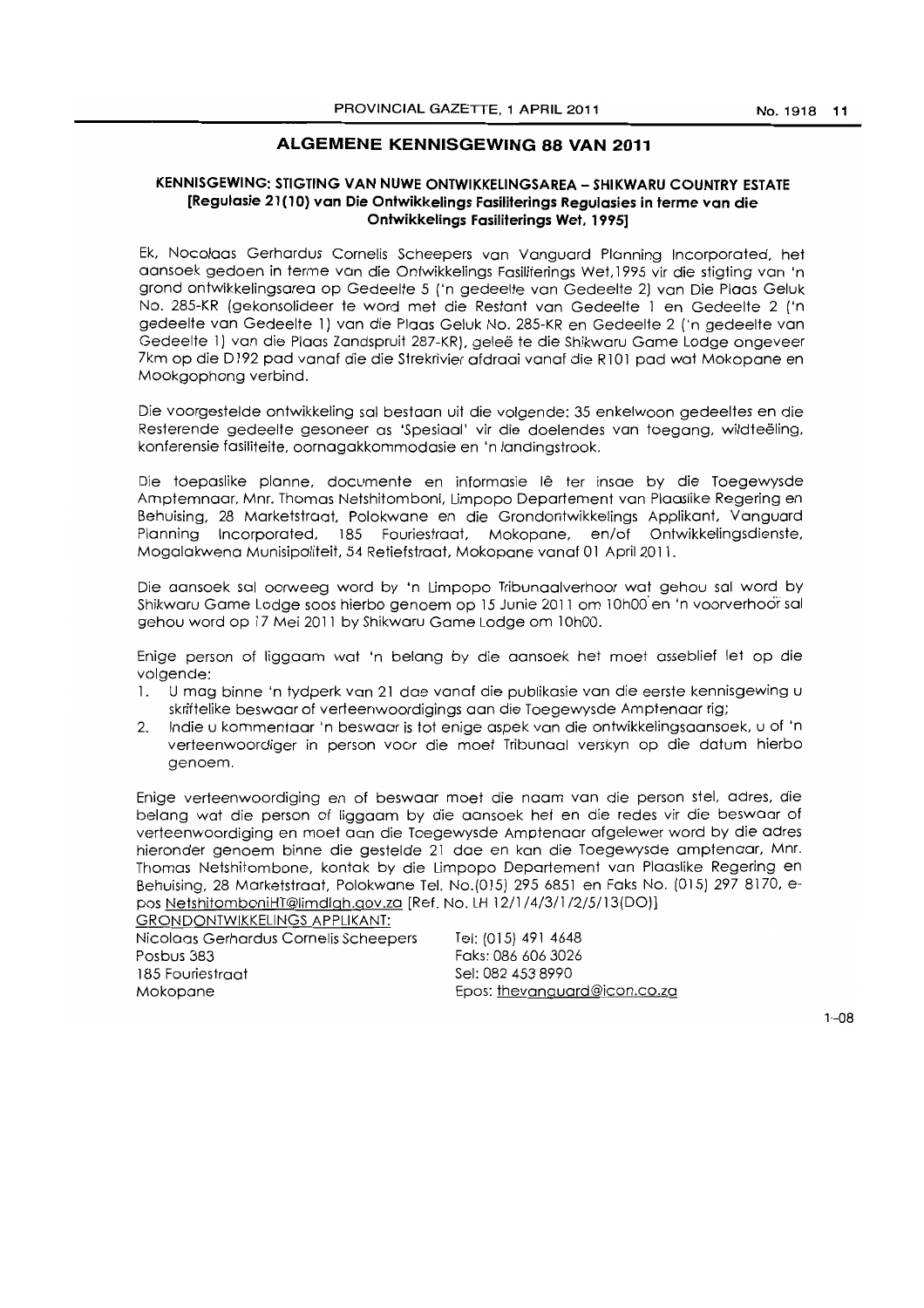### **GENERAL NOTICE 89 OF 2011**

### NOTICE OF LAND DEVELOPMENT AREA APPLICATION

(REGULATION 21(10) OF THE DEVELOPMENT FACILITATION REGULATIONS IN TERMS OF THE DEVELOPMENT FACILITATION ACT, 1995)

KHOSA DEVELOPMENT SPECIALISTS, P O BOX 727, BENDOR 0713 ON BEHALF OF MAMPHURI INVERSTMENTS (THE LAND DEVELOPMENT APPLICANT) HAS LODGED AN APPLICATION FOR THE ESTABLISHMENT OF A LAND DEVELOPMENT AREA IN TERMS OF THE DEVELOPMENT FACILITATION ACT 1995 (ACT 67 OF 1995). THE APPLICATION IS FOR THE DEVELOPMENT OF A PORTION OF THE FARM GREATER GIYANI 891 LT AND WILL CONSIST OF THE FOLLOWING:

- $\triangleright$  SINGLE RESIDENTIAL USE: 752 ERVEN OF RULING AREA 400 M<sup>2</sup>.
- $\triangleright$  RESIDENTIAL 2: 2 ERVEN OF 3.85 HA.
- <sup>~</sup>BUSINESS 1: 12 OF 15.34 HA.
- <sup>~</sup>INSTITUTIONAL: 1 ERF OF 9.09HA.
- <sup>~</sup>PUBLIC OPEN SPACE: 3 ERVEN OF 2.91 HA.
- <sup>~</sup>CEMETERY: 1 ERF OF 0.06.
- > PUBLIC ROADS: ----.

THE RELEVANT PLANS DOCUMENTS AND INFORMATION ARE AVAILABLE FOR INSPECTION AT C/O RABE & LANDROS MARE STREET, POLOKWANE AND THE LAND DEVELOPMENT APPLICANT FOR A PERIOD OF 21 DAYS FROM 11 MARCH 2011.

THE APPLICATION WILL BE CONSIDERED AT A TRIBUNAL HEARING TO BE HELD AT OASIS LODGE, GIYANI, ON 01 JULY 2011 AT 10:00, AND THE PRE-HEARING CONFERENCE WILL BE HELD AT THE SAME VENUE ON 08 JUNE 2011 AT 10:00.

ANY PERSON HAVING AN INTEREST IN THE APPLICATION SHOULD PLEASE NOTE:

- 1. YOU MAY WITHIN A PERIOD OF 21 (TWENTY ONE) DAYS FROM THE DATE OF THE FIRST PUBLICATION OF THIS NOTICE, PROVIDE THE LAND DEVELOPMENT APPLICANT WITH YOUR WRITTEN OBJECTIONS OR REPRESENTATIONS. ANY PERSON WHO INTENDS APPEARING AT THE TRIBUNAL HEARING MUST ATTEND THE PRE-HEARING CONFERENCE EITHER PERSONALLY OR THROUGH HIS/HER DULY AUTHORISED REPRESENTATIVE; OR
- 2. IF YOUR COMMENTS CONSTITUTE AN OBJECTION TO ANY ASPECT OF THE LAND DEVELOPMENT APPLICATION, YOU MUST APPEAR IN PERSON OR THROUGH A DULY AUTHORISED REPRESENTATIVE BEFORE THE TRIBUNAL AT THE PRE-HEARING CONFERENCE.

ANY WRITTEN OB,IECTION OR REPRESENTATION MUST BE DELIVERED TO THE LAND DEVELOPMENT APPLICANT AT HIS OR HER ADDRESS SET OUT BELOW WITHIN THE SAID PERIOD OF 21 DAYS, AND YOU MAY CONTACT THE DESIGNATED OFFICER IF YOU HAVE ANY QUERIES ON TEL 015 284 5000, FAX 015 295 8170 OR E-MAIL: netshitomboniht@limdlgh.gov.za CONTACT: MADISHA M.I OR Khosa J.D, POBOX 727 BENDOR 0713 TEL: 015-2975433, Cell: 078 581 7466/ 083 490 2005, FAX: 086 600 7119 E-MAIL: infomadc@telkomsa.net or madisha.mi@mavona.co.za.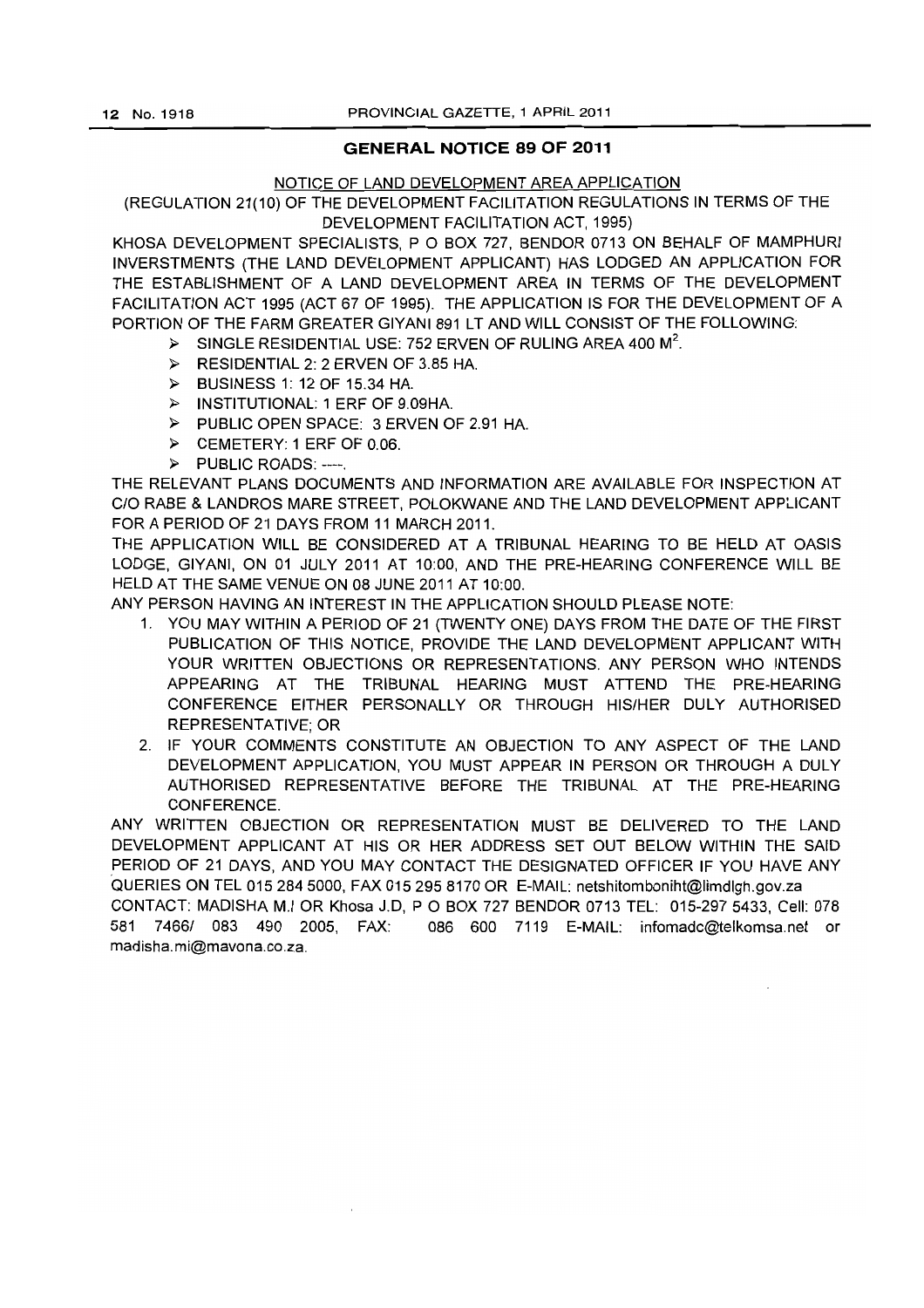### **GENERAL NOTICE 89 OF 2011**

XITIVISO XA XIKOMBELO XO HLUVUKISA MISAVA

(XINAWANA XA 21 (10) XA NAWU WO HLOHLETELA NHLUVUKO KUYA HI NAWU WA DEVELOPMENT FACILITATION ACT, 1995)

KHOSA DEVELOPMENT SPECIALISTS, PO BOX 727, BENDOR 0713 HI KU YIMELA MAMPHURI INVESTMENTS (MUKOMBERI WA KU HLUVUKISI MISAVA) VA ENDLILE XIKOMBELO XA KU HLUVUKISA MISAVA KUYA HI NAWU WA DEVELOPMENT FACILITATION ACT, 1995 (ACT 67 OF 1995). XIKOMBELO I XA KU HLUVUKISA XIPHEMU XA PURASI RA GREATER GIYANI 891 LT NA SWONA HLUVUKO LOWU WU TAVA HI NDLELA LEYI:

- }> SWITANDI SWO TSHAMA SWA NTLAWA WO SUNGULA: SWI TAVA NHLAYO YA 752, SWI THLELA SWI KA MPIMO WA 400M<sup>2</sup> HI XIN'WE.
- }> SWITANDI SWO TSHAMA SWA NTLAWA WA VUMBIRHI: SWI TAVA 2, KATSAKANYO WA MPIMO KU TAVA 3.85 WA TIHEKITARA.
- }> SWITANDI SWA MABINDZU SWA NTLAWA WO SUNGULA: SWI TAVA 12, KATSAKANYO WA MPIMO KU TAVA 15.34 WA TIHEKITARA
- }> XITANDZI XIN'WE XA SWA DYONDZO LEXI NGA TA RINGANA TIHEKITARA TA 9.09
- }> SWITANDZI SWINHARHU SWA VUWISELO BYA VANHU LESWI NGA TA RINGANA TIHEKITARA TA 2.91 HI KATSAKANYO.
- }> XITANDZI XIN'WE XA XIRHAPA XA LAVA LOVEKE LEXI NGA TA VA 0.06 WA TIHEKITARA.
- }> KU KATSA NA MAPATU YO FAMBELA.

MAPHEPA YA TIPULANI NA VUXOKO-XOKO BYO TALA BYI KONA KU VA BYI HLAHLUVIWA E-POLOKWANE KA KHONA YA XITARATA XA RABE NA LANDROS MARE, XIKOMBELO LEXI XO HLUVUKISA MISAVA XI TAVA KONA KU RINGANA MASIKU YA 21 KU SUKA HI TI 11 NYENYANKULU 2011.

XIKOMBELO LEXI XI TA HLAMUSERIWA EKA TSHAMO WA TRIBUNAL LOWU NGA TA VA KONA E-OASIS LODGE, GIYANI, H) TI 01 MHAWURI2011, HI NKARHI WA 10HOO LOWU NGA TA VA WU LANDZELA TSHAMO WO SUNGULA WA TRIBUNAL HI TI 08 KHOTAVUXIKA 2011 HI NKARHI WA 10H00 ENDZHAWINI LEYI VURIWEKE LA HENHLA.

MLiNHU UN'WANA NA UN'WANA LOYI A NGA NA KU TSAKELA EKA XIKOMBELA LEXI A TSUNDZUKE LESWI LANDZELAKA:

- 1. EKA MASIKU YA 21 KU SUKELA SIKU LERI XITIVISO XI HUMELERISIWEKE HI RONA, MI NGA NYIKA SWISOLO NA SWIBUMABUMELO LESWI TSARIWEKE MAYELANA NA HLUVUKO LOWU HI VULAVULAKA HI WONA MUNHU U N'WANA NA UN'WANA LOYI A LAVAKA KU VA KONA EKA TSHAMO WO HETELELA WA TRIBUNAL U FANELE A RHANGA A VA KONA EKA TSHAMO WO SUNGULA WA TRIBUNAL EKA MASIKU LAWA TIVISIWEKE LA HENHLA KUMBE A RHUMELA MUNHU LOYI A N'WI HLAWULEKE.
- 2. LOKO SWIBUMABUMELO SWA WENA SWI VA SWISOLO EKA HLUVUKO LOWU, U FANELE U TA SWI HLAMUSELA KUMBE MUYIMERI WA WENA LOYI U N'WI HLAWULEKE A SWI HLAMUSELA EKA TSHAMO WO SUNGULA WO YINGISELA WA TRIBUNAL

SWISOLO NA SWI BUMABUMELO SWIN'WANA NA SWIN'WANA LESWI TSARIWEKE SWI NGA RHUMERIWA EKA MUYIMERI WA MUKOMBERI WA HLUVUKISO WA MISAVA KA MASIKU YA 21 LAMA VURIWEKE EKA KHERHEFU LEYI NGA TA TSARIWA LAHA HANS!. LOKO MI RI NA SWIVUTISO MI NGA TI HLANGANISA NA MUOFISIRI LOYI A HLAWURIWEKE EKA FONI YA 0152845000, FEKISI YA 015 2958170 KUMBE EMAIL YAnetshitomboniht@limdlgh.gov.za

TIHLANGANISENI NA: MADISHA M.I KUMBE KHOSA J.D, PO Box 727, BENDOR, 0713, FONI: *0152975433/078* 581 *7466/083490* 2005, FEKISI: 0866007119, Email: infomadc@telkomsa.net KUMBE Madisha.mi@mavona.co.za.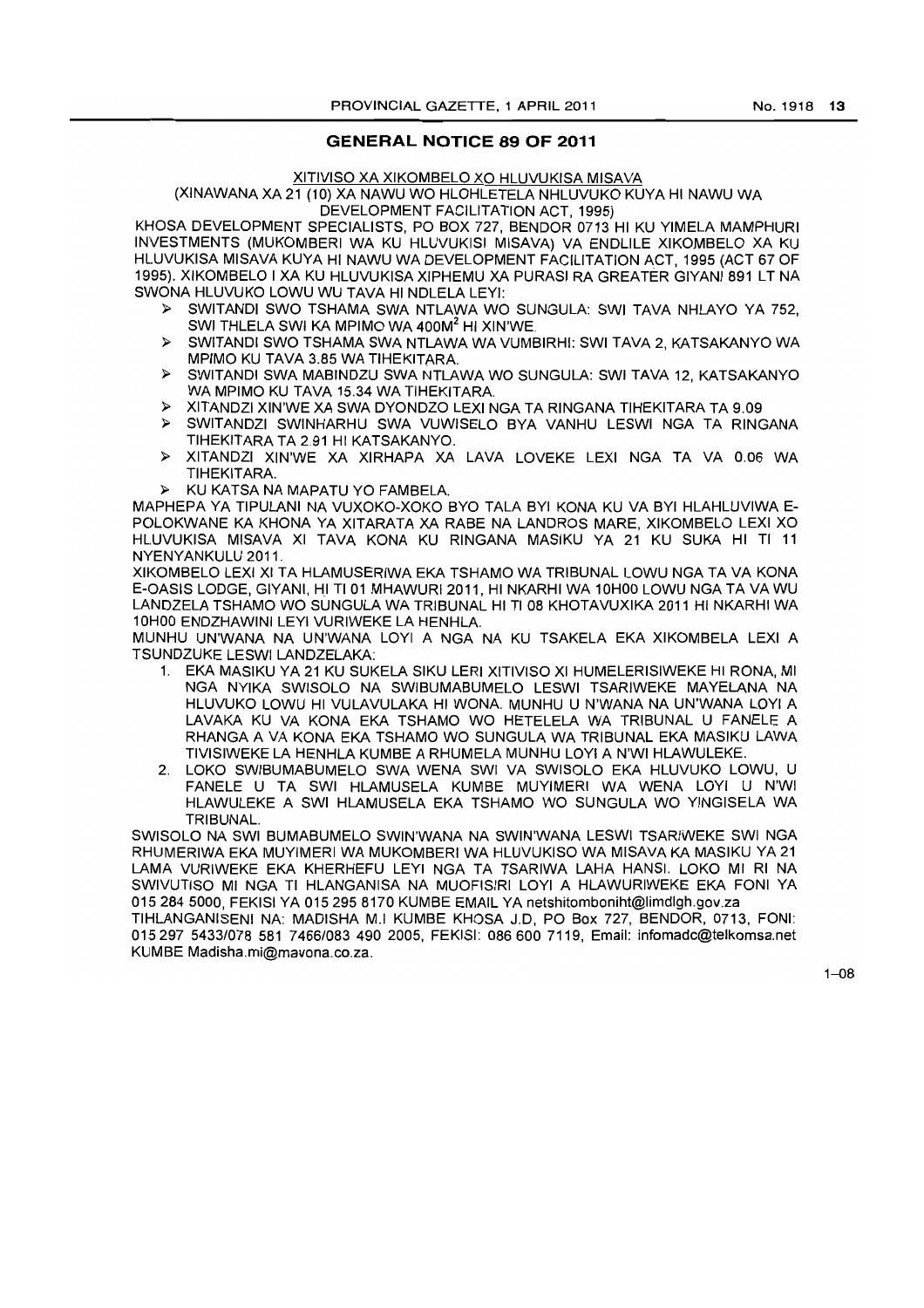### **GENERAL NOTICE 90 OF 2011**

### NOTICE OF LAND DEVELOPMENT AREA APPLICATION

(REGULATION 21(10) OF THE DEVELOPMENT FACILITATION REGULATIONS IN TERMS OF THE DEVELOPMENT FACILITATION ACT, 1995)

MAVONA AND ASSOCIATES DEVELOPMENT CONSULTANTS, POBOX 727, BENDOR 0713 ON BEHALF OF DAVID MABASA (THE LAND DEVELOPMENT APPLICANT) HAS LODGED AN APPLICATION FOR THE ESTABLISHMENT OF A LAND DEVELOPMENT AREA IN TERMS OF THE DEVELOPMENT FACILITATION ACT 1995 (ACT 67 OF 1995). THE APPLICATION FOR THE DEVELOPMENT WILL CONSIST OF AN AREA ZONED "BUSINESS 1" WITH A SPECIAL CONCENT OF THE LOCAL MUNICIPALITY (CLAUSE 21) FOR A SHOPPING CENTRE AND A FILLING STATION ON A PORTION OF THE FARM MALMESBURY 72 LT, 31 274 M<sup>2</sup> IN EXTENT AND WILL CONSIST OF THE FOLLOWING:

- $\ge$  20 SHOPS 7959.25 M<sup>2</sup>.
- $\triangleright$  ABLUTIONS: 152.00 M<sup>2</sup>
- $\geq$  QUIK SHOP: 367.00 M<sup>2</sup>
- $\triangleright$  PUMPS AREA: 255.00 M<sup>2</sup>
- $\triangleright$  CARWASH: 68.87 M<sup>2</sup>
- $\triangleright$  DIESEL PUMP: 58.50 M<sup>2</sup>
- $\triangleright$  TOTAL AREA: 9091.22 M<sup>2</sup>

THE LAND USE RIGHTS SHALL BE CONTROLLED BY MAKHADO LAND USE MANAGEMENT SCHEME, 2009.

THE SITE OF APPLICATION IS SITUATED ADJECENT TO KA- BUNGENI VILLAGE APPROXIMATELY 22KM SOUTH EAST FROM ELiM AND APPROXIMATELY 50KM WEST OF MAKHADO

THE RELEVANT PLANS DOCUMENTS AND INFORMATION ARE AVAILABLE FOR INSPECTION AT C/O RABE & LANDROS MARE STREET, POLOKWANE AND THE LAND DEVELOPMENT APPLICANT FOR A PERIOD OF 21 DAYS FROM 11 MARCH 2011.

THE APPLICATION WILL BE CONSIDERED AT A TRIBUNAL HEARING TO BE HELD AT BUNGENI TRIBAL OFFICE, BUNGENI, ON 30 JUNE 2011 AT 10:00, AND THE PRE-HEARING CONFERENCE WILL BE HELD AT THE SAME VENUE ON 20 MAY 2011 AT 10:00.

ANY PERSON HAVING AN INTEREST IN THE APPLICATION SHOULD PLEASE NOTE:

- 1. YOU MAY WITHIN A PERIOD OF 21 (TWENTY ONE) DAYS FROM THE DATE OF THE FIRST PUBLICATION OF THIS NOTICE, PROVIDE THE LAND DEVELOPMENT APPLICANT WITH YOUR WRITTEN OBJECTIONS OR REPRESENTATIONS. ANY PERSON WHO INTENDS APPEARING AT THE TRIBUNAL HEARING MUST ATIEND THE PRE-HEARING CONFERENCE EITHER PERSONALLY OR THROUGH HIS/HER DULY AUTHORISED REPRESENTATIVE; OR
- 2. IF YOUR COMMENTS CONSTITUTE AN OBJECTION TO ANY ASPECT OF THE LAND DEVELOPMENT APPLICATION, YOU MUST APPEAR IN PERSON OR THROUGH A DULY AUTHORISED REPRESENTATIVE BEFORE THE TRIBUNAL AT THE PRE-HEARING CONFERENCE.

ANY WRITIEN OBJECTION OR REPRESENTATION MUST BE DELIVERED TO THE LAND DEVELOPMENT APPLICANT AT HIS OR HER ADDRESS SET OUT BELOW WITHIN THE SAID PERIOD OF 21 DAYS, AND YOU MAY CONTACT THE DESIGNATED OFFICER IF YOU HAVE ANY QUERIES ON TEL 015 284 5000 AND FAX 015 295 8170, E-MAIL: netshitomboniht@limdlgh.gov.za CONTACT: MADISHA M.I KliMBE KHOSA J.D, POBOX 727 BENDOR 0713 TEL: 015-2975433, Cell: 078 581 7466/ 083 490 2005, FAX: 086 600 7119 E-MAIL: infomadc@telkomsa.net or madisha. mi@mavona.co.za.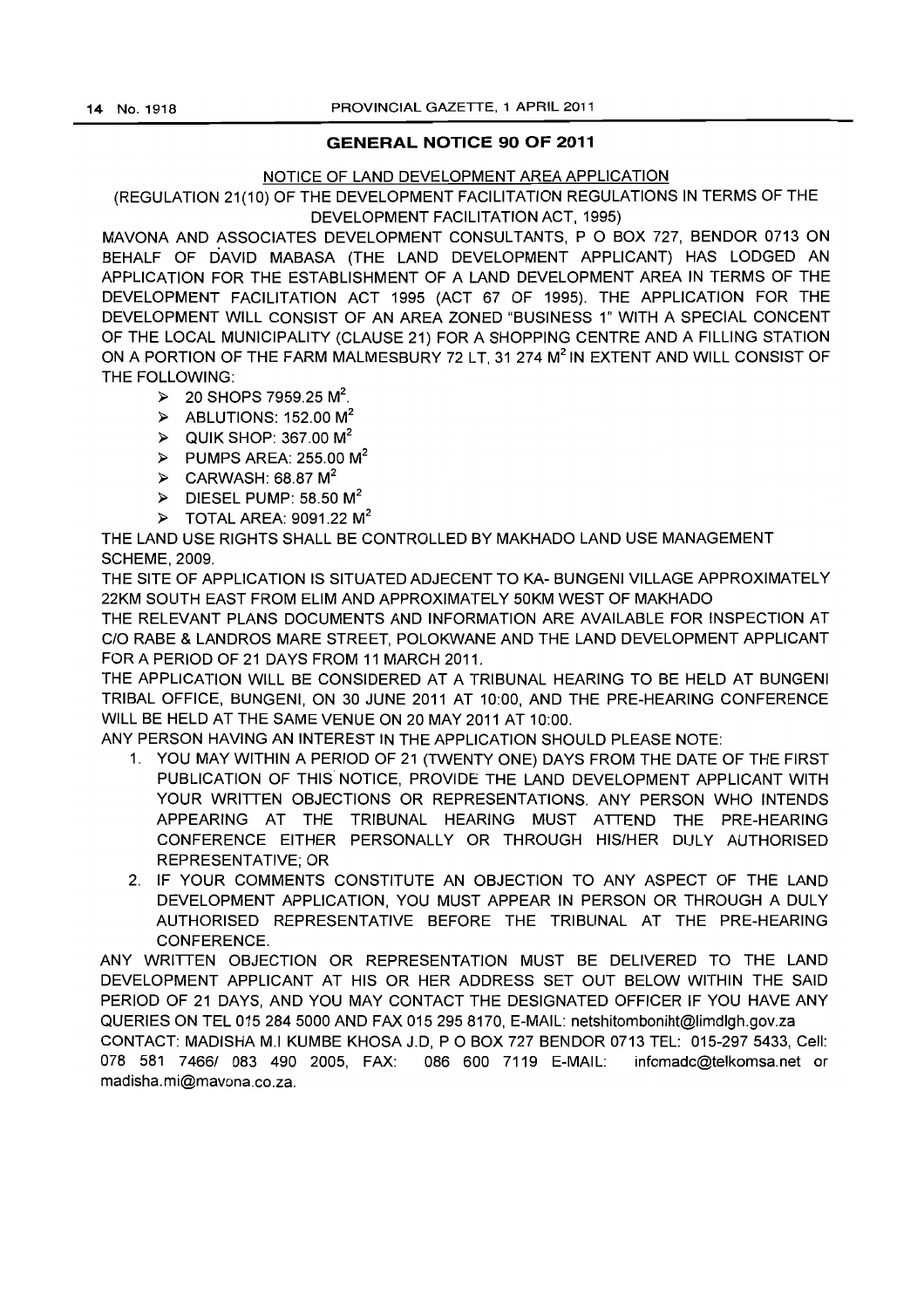### **GENERAL NOTICE 90 OF 2011**

#### XITIVISO XA XIKOMBELO XO HLUVUKISA MISAVA

### (XINAWANA XA 21 (10) XA NAWU WO HLOHLETELA NHLUVUKO KUYA HI NAWU WA DEVELOPMENT FACILITATION ACT, 1995)

MAVONA AND ASSOCIATES DEVELOPMENT CONSULTANTS, PO BOX 727, BENDOR 0713 HI KU YIMELA DAVID MABASA (MUHLUVUKISI) VA ENDLILE XIKOMBELO XA KU HLUVUKISA MISAVA KUYA HI NAWU WA DEVELOPMENT FACILITATION ACT, 1995 (ACT 67 OF 1995). XIKOMBELO XO HLUVUKISA XI TAVA XIENDLIWA EKA NDZHAWU LEYI ZONIWEKE NTLAWA WO SUNGULA WA SWA MABINDZU, YI THLELA YI VA NA PFUMELELO KUSUKA EKA MASIPALA WA XIKAYA (CLAUSE 21) KUVA NA NDZHAWU YA SWAMABINDZU NA GARAJI YA MAFURHA YA MIMOVHA EKA XIPHEMU XA PURASI RA MALMESBURY 72 LT, LEXI RINGANAKA 31 274 M<sup>2</sup> NA KAMBE HLUVUKO WU TAVA HI NDLELA LEYI:

};>MAVHENGELE YA 20 LAMA NGA TAVA 7959.25M2 HI KATSAKANYO

};>SWIYINDLWANA LESWI NGA TA VA MPIMO WA 152.00M<sup>2</sup>

};>QUIK SHOP LEYI NGA TA VA MPIMO WA 367.00M<sup>2</sup>

};>NDZHAWU YA TIMPOPO LEYI NGA TA VA MPIMO WA 255.00M<sup>2</sup>

};>NDZHAWU YO HLATSHWELA MIMOVHA LEYI NGA TA VA 68.87 M2

};>MPOPO YA DIZELE LEYI NGA TAVA EKA MPIMO WA 58.50M<sup>2</sup>

};>NDZHAWO HINKWAYO HI KU KATSAKANYA YI TAVA 9091.22 M2

MATIMBA YA VUTIRHISI BYA MISAVA YA TAVA YA LAWURIWA HI XIKIMI XA VULAWURI BYA MATIRHISELO YA MISAVA XA MAKHADO, 2009

NDZHAWU YA XIKOMBELO LEXI YILE ETIKWENI RA KA BUNGENI TIKHILOMITARA TA KOLOMU KA 22 KUSUKA E-ELIM NA KAMBE YI TIKHILOMITARA TA KOLUMU KA 50 KUSUKA E-MAKHADO

MAPHEPA YA TIPULANI NA VUXOKO-XOKO BYO TALA BYI KONA KU VA BYI HLAHLUVIWA E-POLOKWANE KA KHONA YA XITARATA XA RABE NA LANDROS MARE, XIKOMBELO LEXI XO HLUVUKISA MISAVA XI TAVA KONA KU RINGANA MASIKU YA 21 KUSUKA HI TI 11 NYENYANKULU 2011.

XIKOMBELO LEXI XI TA HLAMUSERIWA EKA TSHAMO WA TRIBUNAL LOWU NGA TA VA KONA E- TRIBAL YA KA BUNGENI HI TI 30 KHOTAVUXIKA 2011, HI NKARHI WA 10HOO LOWU NGA TA VA WU LANDZELA TSHAMO WO SUNGULA WA TRIBUNAL HI TI 20 MUDYAXIHI 2011 HI NKARHI WA 10HOO ENDZHAWINI LEYI VURIWEKE LA HENHLA.

MUNHU UN'WANA NA UN'WANA LOYI A NGA NA KU TSAKELA EKA XIKOMBELA LEXI A TSUNDZUKE LESWI LANDZELAKA:

- 1. EKA MASIKU YA 21 KU SUKELA SIKU LERI XITIVISO XI HUMELER1SIWEKE HI RONA, MI NGA NYIKA SWISOLO NA SWIBUMABUMELO LESWI TSARIWEKE MAYELANA NA HLUVUKO LOWU HI VULAVULAKA HI WONA. MUNHU U N'WANA NA UN'WANA LOYI A LAVAKA KU VA KONA EKA TSHAMO WO HETELELA WA TRIBUNAL U FANELE A RHANGA A VA KONA EKA TSHAMO WO SUNGULA WA TRIBUNAL EKA MASIKU LAWA TIVISIWEKE LA HENHLA KUMBE A RHUMELA MUNHU LOYI A N'WI HLAWULEKE.
- 2. LOKO SWIBUMABUMELO SWA WENA SWI VA SWISOLO EKA HLUVUKO LOWU, U FANELE U TA SWI HLAMUSELA KUMBE MUYIMERI WA WENA LOYI U N'WI HLAWULEKE A SWI HLAMUSELA EKA TSHAMO WO SUNGULA WO YINGISELA WA TRIBUNAL.

SWISOLO NA SWI BUMABUMELO SWIN'WANA NA SWIN'WANA LESWI TSARIWEKE SWI NGA RHUMERIWA EKA MUYIMERI WA MUKOMBERI WA HLUVUKISO WA MISAVA KA MASIKU YA 21 LAMA VURIWEKE EKA KHERHEFU LEYI NGA TA TSARIWA LAHA HANS!. LOKO MI RI NA SWIVUTISO MI NGA TI HLANGANISA NA MUOFISIRI LOYI A HLAWURIWEKE EKA FONI YA 0152845000, FEKISI YA 015 295 8170 KUMBE EMAIL YAnetshitomboniht@limdlgh.gov.za.

TIHLANGANISENI NA: MADISHA M.I KUMBE KHOSA J.D, PO BOX 727, BENDOR, 0713, FONI: *015297 5433/078* 581 *74661083* 490 2005, FEKISI: OB6600 7119, EMAIL: infomadc@telkomsa.net or madisha.mi@mavona.co.za.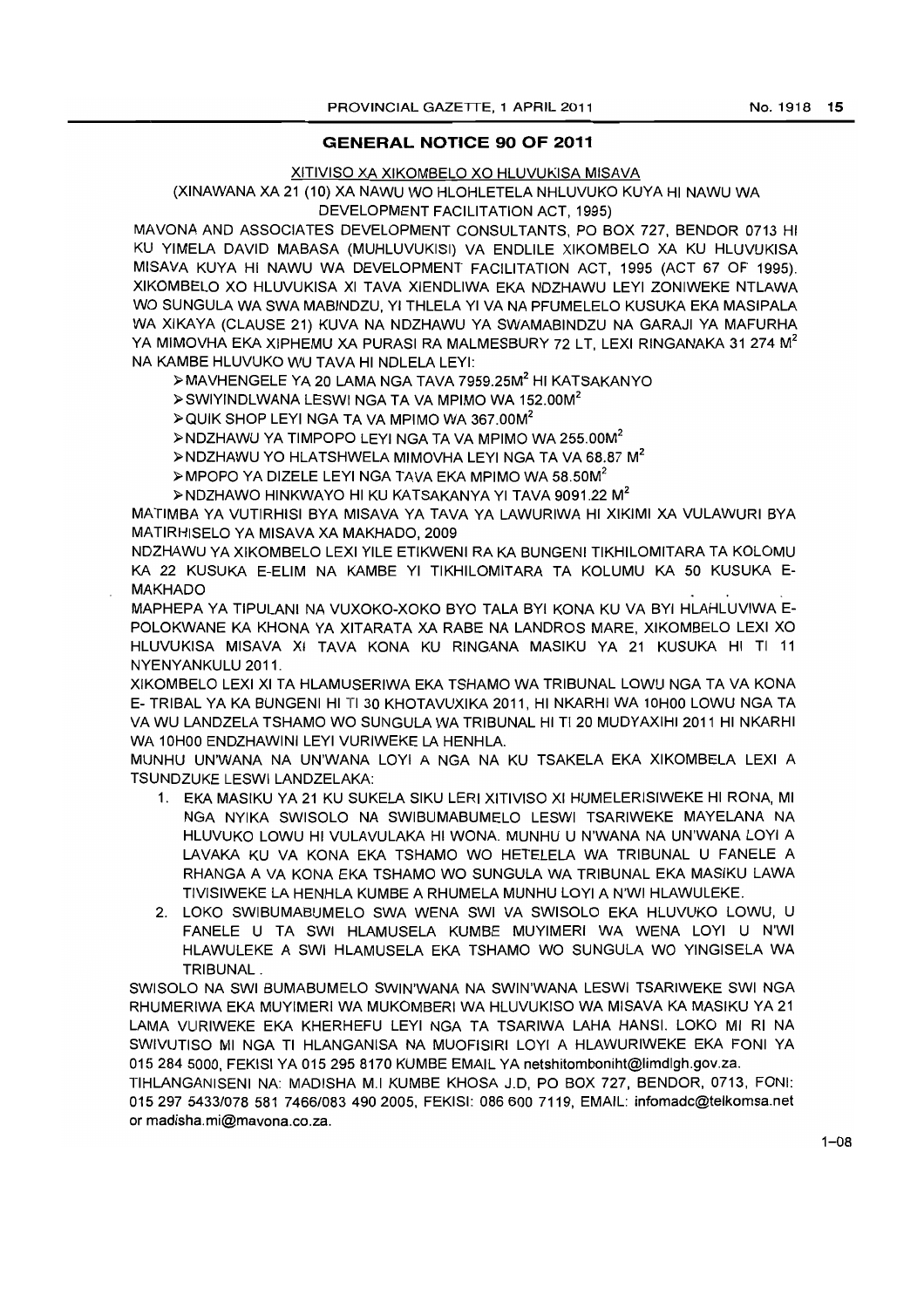### **GENERAL NOTICE 91 OF 2011**

#### NOTICE OF LAND DEVELOPMENT AREA APPLICATION

#### (REGULATION 21 (10) OF THE DEVELOPMENT FACILITATION REGULATIONS **IN** TERMS OF THE DEVELOPMENT FACILITATION ACT, 1995)

MAVONA ASSOCIATES DEVELOPMENT CONSULTANTS, PO BOX 727, BENDOR 0713 ON BEHALF OF BAGP (ON BEHALF TSHAKHUMA COMMUNITY-THE LAND DEVELOPMENT APPLICANT) HAS LODGED AN APPLICATION FOR THE ESTABLISHMENT OF A LAND DEVELOPMENT AREA IN TERMS OF THE DEVELOPMENT FACILITATION ACT, 1995 (ACT 67 OF 1995). THE APPLICATION IS FOR THE DEVELOPMENT FOF CONFERENCE, HERITAGE AND TOURISM FACILITIES ON A PORTION OF THE FARM GOEDWACHTING 19LT AND WILL CONSISTS OF THE FOLLOWING:

- )0 5 LUXURY CAMP SITES UNITS WITH 2 X BEDROOMS, 2 X BATHROOMS. A KITCHEN. LOUNGE AND A PATIO WITH A BRAAI AREA
- > 5 SEMI-LUXURY CAMP SITES UNITS WITH BEDROOMS. LOUNGE, KITCHENS AND BATHROOMS.
- )0 10 BASIC CAMP SITES UNITS WITH A BEDROOM, LOUNGE, KITCHEN AND BATHROOM.
- )0 CONFERENCE CENTRE
- )0 PAVED PATHWAYS AND PARKING.
- )0 GATE HOUSE

THE LAND USE RIGHTS SHALL BE CONTROLLED BY MAKHADO LAND USE MANAGEMENT SCHEME, 2009.

THE SITE OF APPLICATION IS SITUATED ADJACENT TO TSHAKHUMA VILLAGE APPROXIMATELY 3 KM NORTH OF THE TSHAKHUMA MARKET (R524 BETWEEN MAKHADO AND THOHOYANDOU) AND APPROXIMATELY 50KM NORTH-EAST OF MAKHADO IN THE MAKHADO MUNICIPAL AREA. VHEMBE DISTRICT MUNICIPALITY

THE RELEVANT PLANS DOCUMENTS AND INFORMATION ARE AVAILABLE FOR INSPECTION AT CIO RABE & LANDROS MARE STREET. POLOKWANE AT THE LAND DEVELOPMENT AND THE LAND DEVELOPMENT APPLICATION FOR A PERIOD OF 21 DAYS FROM 01 APRIL 2011.

THE APPLICATION WILL BE CONSIDERED AT A TRIBUNAL HEARING TO BE HELD AT MAGWELE LODGE ON 05 AUGUST 2011 AT 10:00. AND THE PRE-HEARING CONFERENCE WILL BE HELD AT THE SAME VEN UE ON 08 JULY 2011 AT 10:00.

ANY PERSON HAVING AN INTEREST IN THE APPLICATION SHOULD PLEASE NOTE:

- 1. YOU MAY WITHIN A PERIOD OF 21 (TWENTY ONE) DAYS FROM THE DATE OF THE FIRST PUBLICATION OF THIS NOTICE, PROVIDE THE LAND DEVELOPMENT APPLICATION WITH YOUR WRITTEN OBJECTIONS OR REPRESENTATIONS. ANY PERSON WHO INTEND S APPEARING AT THE TRIBUNAL HEARING MUST ATTEND THE PRE-HEARING CONFERENCE EITHER PERSONALLY OR THROUGH HIS/HER DULY AUTHORISED REPRESENTATIVE; OR
- 2. IF YOUR COMMENTS CONSTITUTE AN OBJECTION TO ANY ASPECT OF THE LAND DEVELOPMENT APPLICATION, YOU MUST APPEAR IN PERSON OR THROUGH A DULY AUTHORISED REPRESENTATIVE BEFORE THE TRIBUNAL AT THE PRE-HEARING **CONFERENCE**

ANY WRITTEN OBJECTION OR REPRESENTATION MUST BE DELIVERED TO THE LAND DEVELOPMENT APPLICANT AT HIS OR HER ADDRESS SET OUT BELOW WITHIN THE SAID PERIOD OF 21 DAYS, AND YOU MAY CONTACT THE DESIGNATED OFFICER IF YOU HAVE ANY QUERIES ON TEL 015 284 5000, FAX 015 295 8170 AND EMAIL: netshitomboniht@limdlgh.gov.

CONTACT: MADISHA MI/KHOSA JD, PO BOX 727 BENDOR 0713 TEL: 015297 5433, CELL 078581 *7466/0834902005,* FAX 086 600 7119, EMAIL: infomadC@telkomsa.net OR madisha.mi@mavona.co.za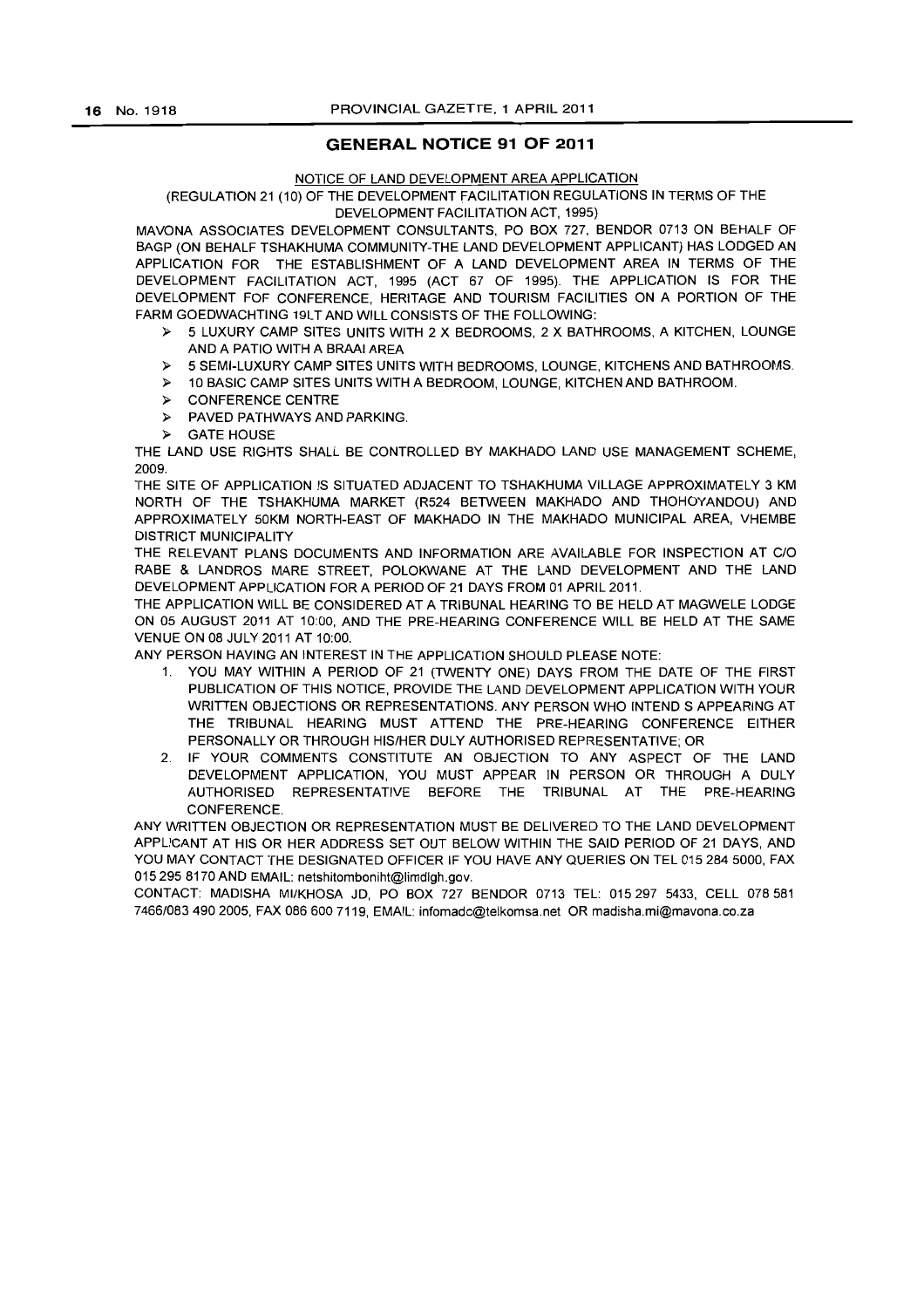#### **GENERAL NOTICE 91 OF 2011**

#### NDIVHADZO YA KHUMBELO YAU KHWINIFHADZA SHANGO

#### (REGULATION 21 (10) OF THE DEVELOPMENT FACILITATION REGULATIONS IN TERMS OF THE DEVELOPMENT FACILITATION ACT, 1995)

VHA MAVONA & ASSOCIATES DEVELOPMENT CONSULTANTS, P.O. BOX 727, BENDOR 0713 VHO IMELA VHA HA BAGP (VHOIMELAHO TSHITSHAVHA TSHA TSHAKHUMA-MUHUMBELI WAU KHINIFHADZA SHANGO) VHO DZHENISA KHUMBELO YAU KHWINIFHADZA SHANGO VHO DITIKA NGA DEVELOPMENT FACILITATION ACT YA NWAHA WA 1995 (ACT 67 OF 1995). KHUMBELO HEYI NDIYA U FHATA FHETHU HA NYANDADZO YA ZWA MVELELO, VHUSHA NA ZWAVHUENDELA MASHANGO KHA TSHIPIDA TSHA SHANGO TSHA GOEDWACHTING 19LT, FHETHU AFHO HUDO KATELWAZWITEVHELAHO:

- » GAMMBA THANU (5) DZA MAVHAIVHAI DZIRE NA NNDU DZA U EDELA MBILI (2), DZA U TAMBELA MBILI (2), KITSHI NTHIHI(1), LOUNGE NA FHETHU HA U HOTSHELA NAMA.
- » GAMMBA THANU (5) DZA MAVHAIVHAI THUKHU DZIRENA NNDU DZAU EDELA, KHITHINI, LOUNGE NA HAU TAMBELA
- » GAMMBA DZA FUMI THUKHWANA DZIRE NA NNDU YAU EDELA, KHITHINI, LOUNGE NA HAU TAMBELA
- » HOLO YAU TANGANELA
- » HUDO KATELWA NA NDILA DZO PHEIVIWAHO KHATHIHI NA FHETHU HAU PAKA MIMODORO
- » NA GATE HOUSE

KUSHUMISELE KWA TSHIPIDA TSHA SHANGO TSHO BULWAHO AFHO NNTHA KU DO LANGWA NGA VHA MAKHADO LAND USE MANAGEMENT SCHEME TSHA NWAHA WA 2009.

TSHIPIDA TSHA SHANGO TSHO BULWAHO AFHO NNTHA TSHIWANALEA ULlVHANA ZWITENTSI ZWA TSHAKHUMA KHA TSHIKHALA TSHILINGANAHO KILOMITHARA THARU(3) UBVA MAKETE WA TSHAKHUMA (VHUKATI HA BADA YA R524 UBVA DOROBONI YA MAKHADO UYA KHAYA THOHOYANDOU) NA KHA TSHIKHALA TSHILINGANAHO KILOMITHARA DZA 50 DEVHULA VHUKOVHELA HA DOROBO YA MAKHADO KHA TSHIPIDA TSHA MASIPALA WA MAKHADO, VEMBE DISTRICT MUNICIPALITY.

PULANI NA ZWIDODOMBEDZWA ZWA TSHIPIDA TSHA SHANGO TSHO BULWAHO AFHO NNTHA ZWIKHO WANALEA DOROBONI YA BULUGWANE HA LAND DEVELOPMENT C/0 RABE NA LANDROS MARE STREET HU ITELA THODULUSO, LAND DEVELOPMENT APPLICATION IYO 100 DZIA MADUVHA A FUMBILI NNTHI(21) UBVA NGADZI 01 LAMBAMAI (APRIL) 2011.

KHUMBELO IYO 100 DZHIWA TRIBUNAL HEARING INE IDO FHARWELWA MAGWELE LODGE NGADZI 5 DZA THANGULE (AUGUST) 2011 NGA IRI YA VHUFUMI NGA MATSHELONI NGENO PRE-HEARING ITSHIDO FHARWA NGADZI 8 DZA FULWANA (JULY) 2011 NGA IRI YA VHUFUMU NGA MATSHELONI FHETHU HO BULWAHO AFHO NTHA.

MUTHU MUNWE NA MUNWE ARE NA DZANGALELO LA KHUMBELO IYI U FANELA UDIVHA ZWITEVHELAHO:

- 1. KHANEDZO KANA MBILAELO DZA NDIVHADZO IYI DZI FANELA U ISWA KHAVHA KHUMBELO YAU KHWINIFHADZA HUSATHU FHELA MADUVHA AFHIRAHO FUMBILI NNTHI(21) UBVA DUVHA LE NDIVHADZO EYI YA DIVHADZWA NGALO.
- 2. MUTHU ANE ADO DIVHONADZA TRIBUNAL HEARING ANA MBILAELO KANA KHANEDZO U FANELA URANGA U 01 VHONADZA PRE-HEARING NGA ENE MUNE KANA OTOU RUMELA MUNWE.

KHANEDZO KANA MBILAELO YA IZWO ZWO BULWAHO AFHO NNTHA ZWIFANELA URUMELIWA KHAVHAHA KHUMBELO YAU KHWINIFHADZA KHATHIHI NA DIRESI YA AFHO HUNE VHADZULA HONE HUSATHU FHELA MADUVHA A FUMBILI NNTHI(21), KANA VHA KWAME VHA OFISIRI NGA NOMBORO DZA LUTINGO DZA 0152845000, VHA FAX KHA NOMBORO YA 015 295 8170 KANA YA netshitomboniht@limdlgh.gov.za.

VHANGA KWAMA MADISHA M.I KANA KHOSA J.D KHA P.O. BOX 727 BENDOR 0713 KANA VHAFOUNELA KHA 0152975433 KANA KHA NOMBORO DZA THINGO KHWALWA DZA 078 581 7400 KANA 083 490 2005 KANA KHA FAX YA 086 600 7119 KANA VHARUMELA E-MAIL KHA infomadc@telkomsa.net KANA madisha.mi@mavona.co.za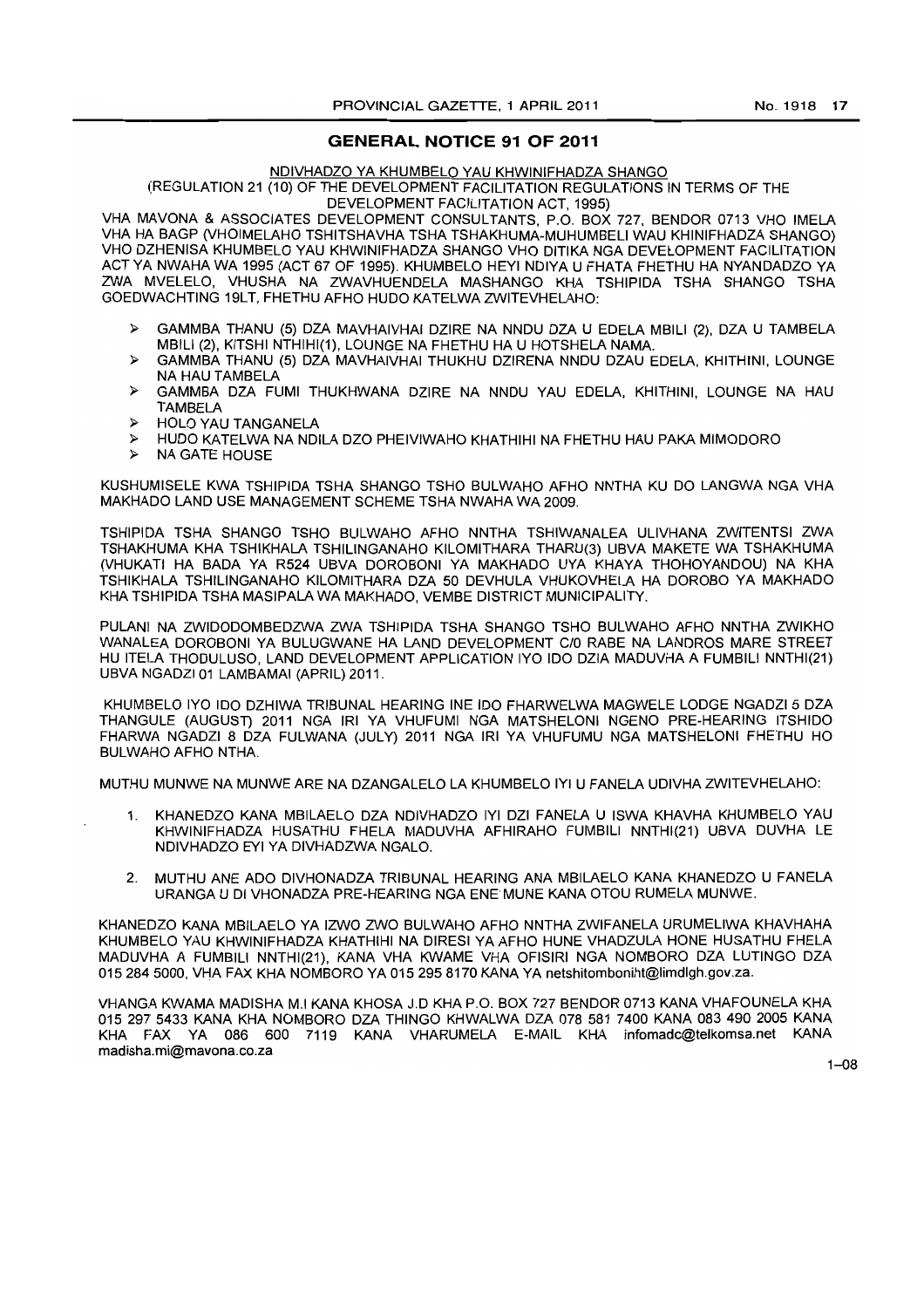### **GENERAL NOTICE 92 OF 2011**

# **NOTICE OF PROPOSED MINING OPERATIONS ON PORTION 1 OF THE FARM NAAUWPOORT 208 JR AND PORTIONS 4,11 AND THE REMAINING EXTENT OF PORTION 2 OF THE FARM KROMDRAAI 209 JR**

Notice is hereby given in terms of regulation 54(2) of GNR 543 of 18 June 2010 published under section 24(5) of the National Environmental Management Act (Act no. 107 of 1998) for an environmental authorisation application in respect of the proposed development.

### **Proposed Mining Operations:**

The proposed mining operations constitute an opencast Fluorspar mine on portion 1 of the farm Naauwpoort 208 JR and portions 4, 11 and the remaining extent of portion 2 of the farm Kromdraai 209 JR in Nokeng Tsa Taemane Municipality, Gauteng Province. The site is located approximately 70 km north-east of Pretoria ("the project").

General Coordinates for the proposed project:

Lat: *25°* 16' 31.09" S Long: *28°* 35' 17.98" E

Envisaged infrastructure for the proposed mining operations includes:

- Opencast mine development
- Waste rock, iron rich material and topsoil stockpiles
- Concentrator (processing) plant and related infrastructure
- Haul, maintenance and access roads
- Storm water management infrastructure (compliance GN704)
- Buildings (admin, offices, change house, stores, workshops etc)
- Diesel storage tanks
- Water supply pipeline and other water supply related infrastructure
- Electricity supply High tension (HT) power lines
- Tailings disposal facility
- Water reservoirs and settling ponds

As part of the planning phase of the project, the following authorisation must be obtained from the Gauteng Department of Agricultural and Rural Development (GDARD):

An Environmental Impact Assessment in terms of the National Environmental Management Act (Act no. 107 of 1998) (NEMA) read with the Environmental Impact Assessment Regulations, 2010 (GNR 543, GNR 544, GNR 545 and GNR 546 of 18 June 2010) must be undertaken for the proposed mining operations. The following activities listed in GNR 544, 545, 546 of 18 June 2010 are applicable to the proposed project and require an environmental authorisation: GNR 544 no.9, 11, 13, 18,22 & 23; GNR 545 no. 5, 8,15 & 19; GNR 546 no. 2, 3,4,10,12,13 & 16). The environmental authorisation application is subject to an Environmental Impact Assessment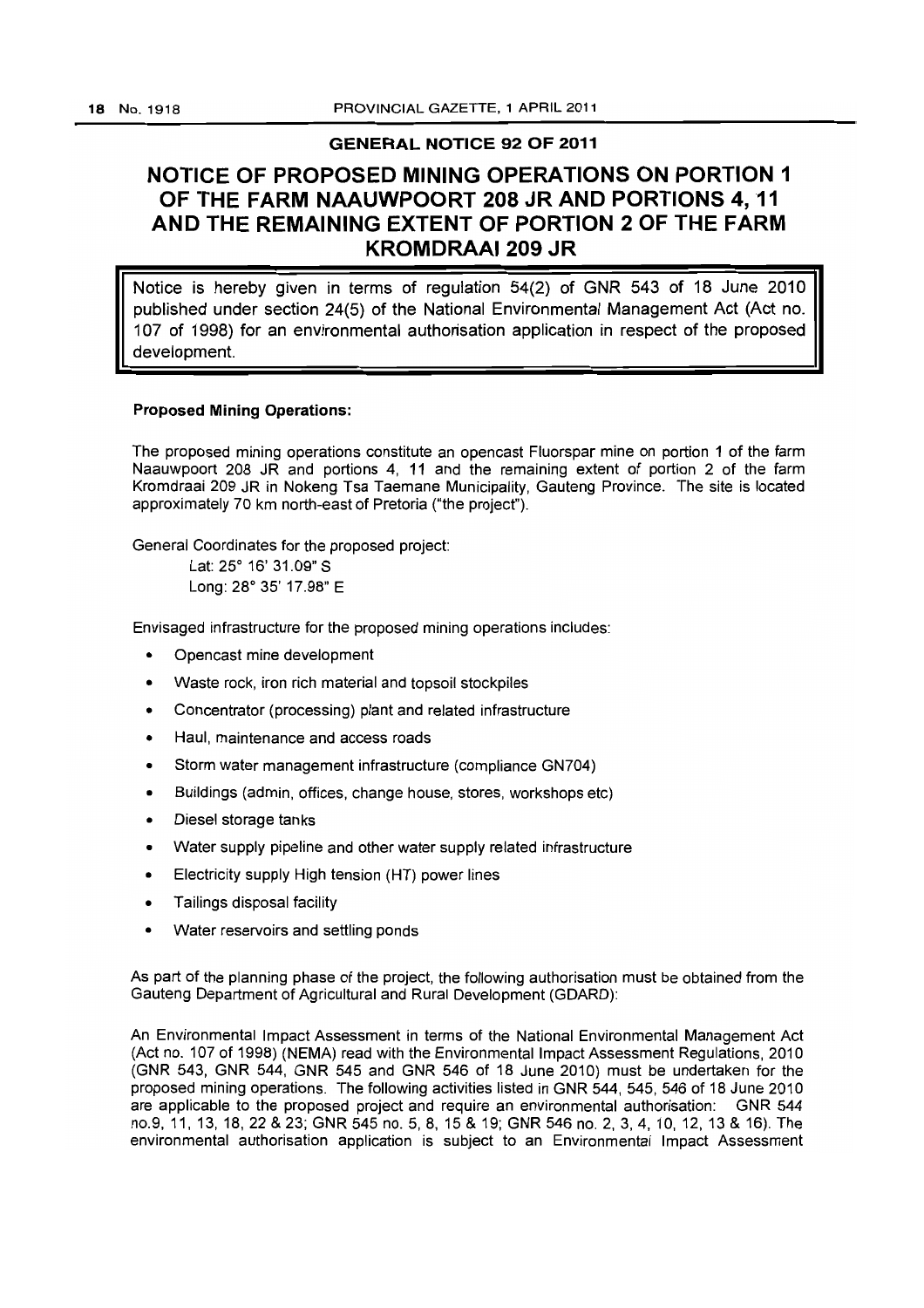process and an application has been submitted to the GOARD (GOARD Reference Number: Gaut 002/10-11/E0197).

In order to ensure that you are registered as an interested and/or affected party (lAP) or if you require further information on any of the abovementioned applications and/or proposed project activities, please submit your name, contact information, interest and comments/relevant issues on the matter in writing by **11 May 2011** to AGES (details below).

**Proponent/Applicant: Nokeng Fluorspar Mine (Pty) Ltd Consultants:** AGES (Pty) Ltd

AGES South Africa (Pty) Ltd, Postnet 74, Private Bag X07, Arcadia, 0007. Telephone: (012) 751 2160 Fax: 086 607 2406. Attention: Renee Kruger Reference: Nokeng Fluorspar Mine Email: rherbst@ages-group.com

Publication date: 1 April 2011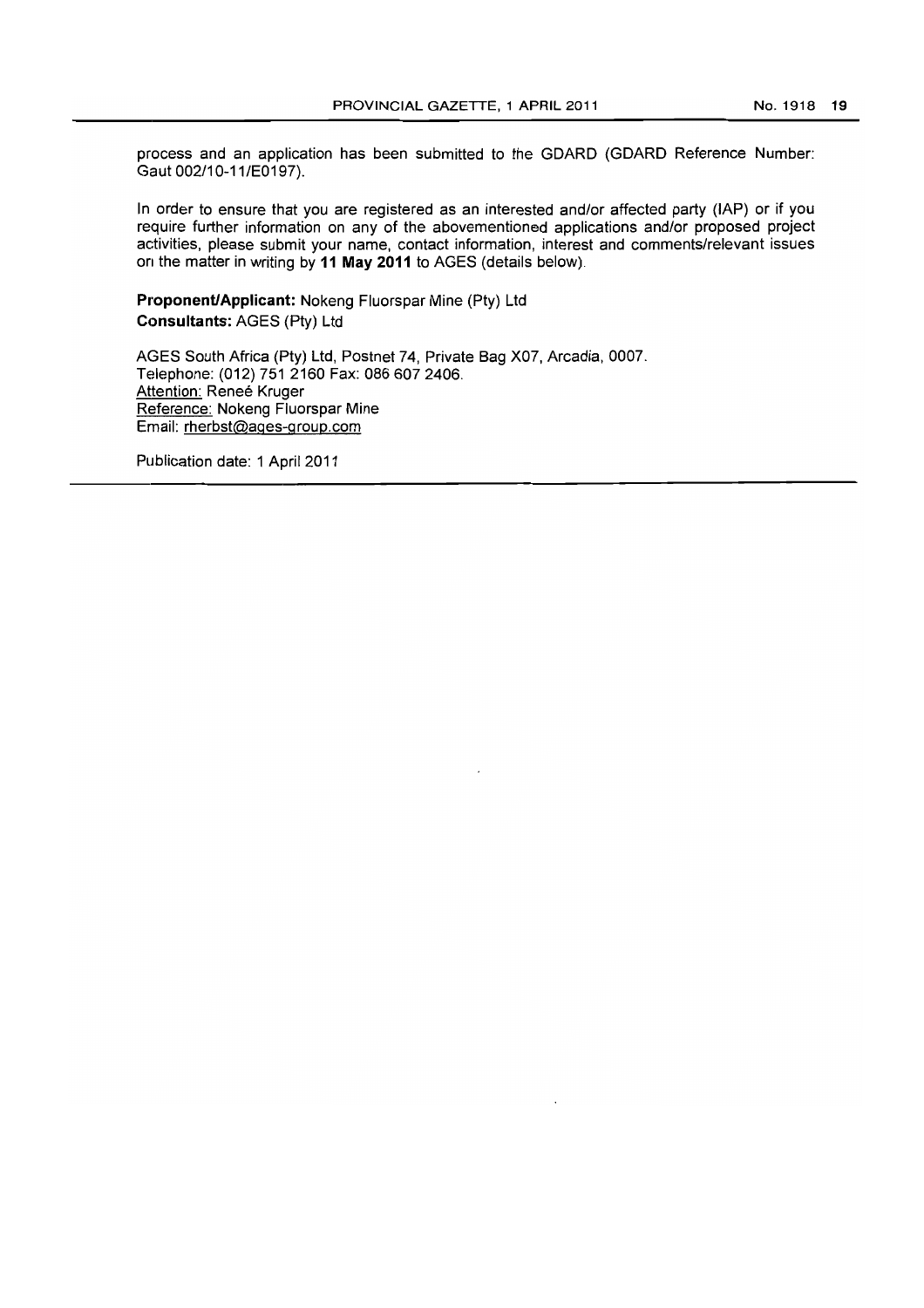# **LOCAL AUTHORITY NOTICES PLAASLIKE BESTUURSKENNISGEWINGS**

#### **LOCAL AUTHORITY NOTICE 124**

(LOCAL AUTHORITY NOTICE 01/2011)

#### **GREATER TUBATSE LOCAL MUNICIPALITY**

#### **GREATER TUBATSE AMENDMENT SCHEME 3212006**

It is hereby notify in terms of the provisions of section 57 (1) (a) (ii) of the Town-planning and Townships Ordinance, 1986 (Ordinance 15 of 1986), that the Greater Tubatse Municipality has approved the amendment of the Greater Tubatse Land Use Management Scheme, 2006, by the rezoning of Erf 2380, Burgersfort Ext 21, from "Residential 1" to "Residential 2", subject to similar uses and standard conditions as described under "Residential 2".

Map 3 and the scheme clauses of the amendment scheme are filed with the Municipal Manager of the Greater Tubatse Municipality, Burgersfort, and are open for inspection during normal office hours.

This amendment is known as Greater Tubatse Amendment Scheme 32/2006 and shall come into operation on the date of publication of this notice.

#### M.F. **MOKOKO, Municipal Manager**

PO Box 216, Burgersfort, 1150

#### **PLAASLIKE BESTUURSKENNISGEWING 124**

t **\_ •** 

(PLAASLIKE BESTUURSKENN1SGEWING 01/2011)

#### **GROTER TUBATSE MUNISIPALITEIT**

#### **GROTER TUBATSE WYSIGINGSKEMA 3212006**

Hiermee word ingevolge die bepalings van artikel 57 (1) (a) (ii) van die Ordonnansie op Dorpsbeplanning en Dorpe, 1986 (Ordonnansie 15 van 1986), bekendgemaak dat die Groter Tubatse Munisipaliteit die wysiging van die Groter Tubatse Dorpsbeplanningskema, 2006, goedgekeur het deur die hersonering van Erf 2380, Burgersfort Uitbreiding 21 van "Residensieel 1" na "Residensieel 2".

Kaart 3 en die skemaklousules van hierdie wysigingskema word deur die Munisipale Bestuurder van die Groter Tubatse Munisipaliteit, Burgersfort en lê gedurende gewone kantoorure ter insae.

Hierdie wysiging staan bekend as Groter Tubatse-wysigingskema 32/2006 en tree op datum van publikasie van hierdie kennisgewing in werking.

#### M.F. **MOKOKO, Munisipale Bestuurder**

Posbus 216, Burgersfort, 1150

 $25 - 1$ 

#### **LOCAL AUTHORITY NOTICE 127**

(LOCAL AUTHORITY NOTICE 22)

#### **MODIMOLLE LOCAL MUNICIPALITY**

#### **MODIMOLLE AMENDMENT SCHEME 170**

The Modimolle Local Municipality hereby in terms section 125 (1) of the Town-planning and Townships Ordinance, 1986 (Ordinance 15 of 1986), declares that it has approved an amendment scheme being an amendment of the Modimolle Land Use Management Scheme, 2004, comprising the same land as indicated in the township of Vaalwater Proper and known as Erf 35, Vaalwater.

The Map 3 documents and scheme clauses of the amendment scheme are filed with the Divisional Manager: Townplanning, Ground Floor, Modimolle Municipal Building, Harry Gwala Street, Modimolle, and are open for inspection at all reasonable times.

The amendment scheme is known as Modimolle Amendment Scheme No. 170, and shall come into operation at the date of publication of this notice.

#### **KUPHA LEKALA, Municipal Manager**

Modimolle Local Municipality

(Notice No. 22/03/2011-16/0212011)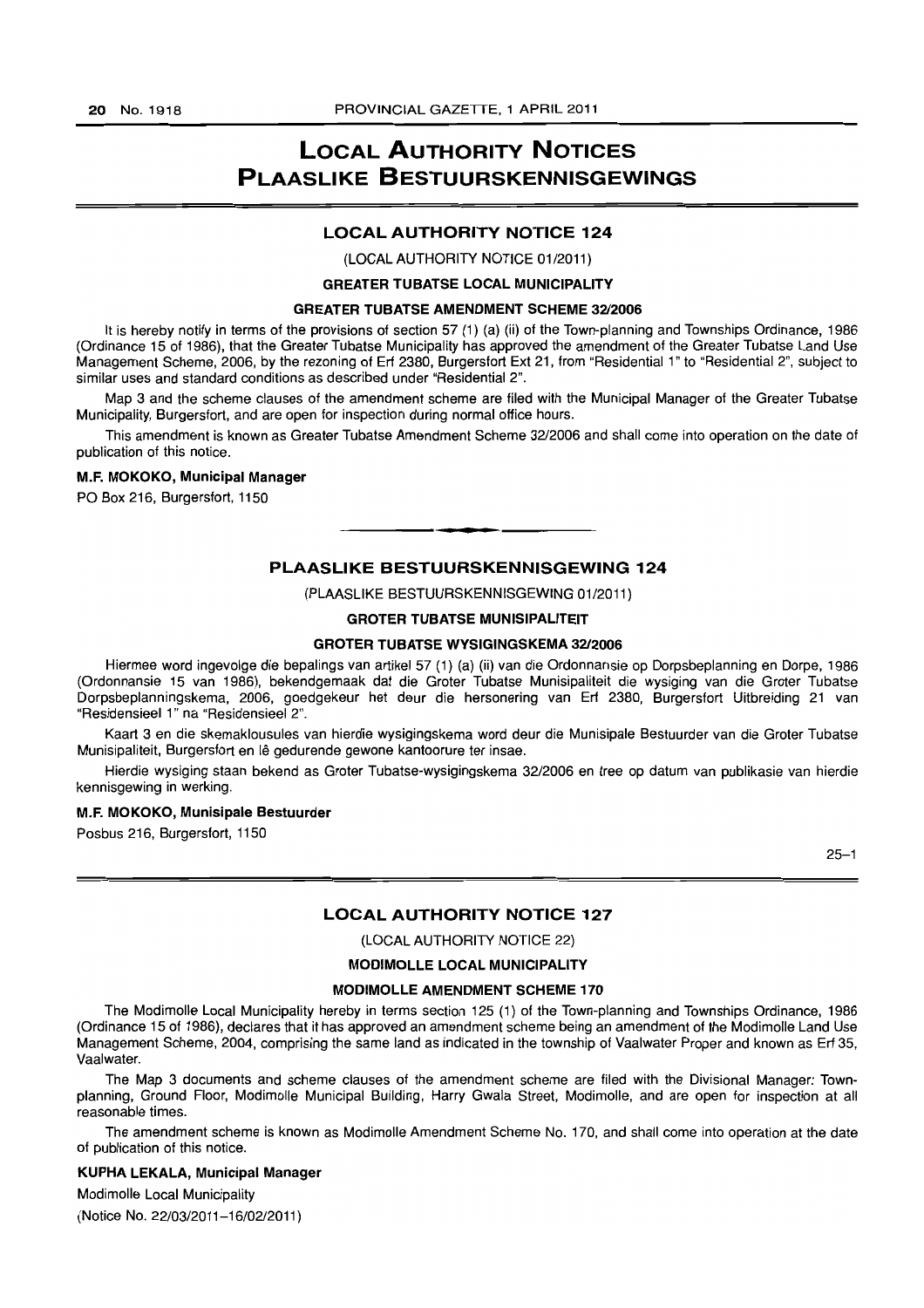### **LOCAL AUTHORITY NOTICE 128**

### (LOCAL AUTHORITY NOTICE 23)

#### MODIMOLLE LOCAL MUNICIPALITY

#### MODIMOLLE AMENDMENT SCHEME 122

The Modimolle Local Municipality hereby in terms of section 125 (1) of the Town-planning and Townships Ordinance, 1986 (Ordinance 15 of 1986), declares that it has approved an amendment scheme being an amendment of The Modimolle Land Use Management Scheme, 2004, comprising the same land as indicated as a portion of Portion 33 of the farm Vygeboomspoort 456 KR, and known as Klein Paradys Guest Farm.

The Map 3 documents and scheme clauses of the amendment scheme are filed with the Divisional Manager: Townplanning, Ground Floor, Modimolle Municipal Building, Harry Gwala Street, Modimolle, and are open for inspection at all reasonable times.

The amendment scheme is known as Modimolle Amendment Scheme No. 122 and shall come into operation at the date of publication of this notice.

#### KUPHA LEKALA, Municipal Manager

Modimolle Local Municipality

(Notice No. 23/03/2011-16/02/2011)

#### LOCAL AUTHORITV NOTICE 129

#### MOGALAKWENA MUNICIPALITY

#### APPROVAL OF AMENDMENT OF TOWN-PLANNING SCHEME

### GREATER POTGIETERSRUS AMENDMENT SCHEME 278

Notice is hereby given in terms of section 57 (1) (a) of the Town-planning and Townships Ordinance, 1986 (Ordinance 15 of 1986), that the Mogalakwena Municipality has approved the amendment of the Greater Potgietersrus Town-planning Scheme, 1997, by the rezoning of the Remaining Extent of Ert 283, Piet Potgietersrust, from "Residential 1" to "Business 1" for the purpose of offices with a limited retail component subject to the availability of bulk electricity, water and sewerage and also the following conditions:

- That access be paved to street level and that no parking be allowed on the side-walk; that loading and off loading shall be accommodated within the ert;
- $\bullet$  that two (2) parking bays per 100 m<sup>2</sup> G.L.F.A (Gross Leasable Floor Area) be provided;
- that a written submission regarding the handling of storm water from and/or onto the ajdacent erven be submitted;
- the necessary documentation, map 3's and clauses be submited within 30 days of the approval.

A copy 01 Map 3 and the scheme clauses of the amendment scheme are available for inspection at all reasonable times at the offices of the Deputy Director-General: Local Government and Housing, Polokwane, and the Manager: Corporate Support Services, Mokopane.

This amendment is known as Greater Potgietersrus Amendment Scheme 278 and comes into force from date of publication of this notice.

#### S W KEKANA, Municipal Manager

Municipal Offices, P O Box 34, Mokopane, 0600

Date: 18 January 2011

(Notice No. 9/2011 )

#### **LOCAL AUTHORITY NOTICE 130**

#### MOGALAKWENA MUNICIPALITY

APPROVAL OF AMENDMENT OF TOWN-PLANNING SCHEME

### GREATER POTGIETERSRUS AMENDMENT SCHEME 279

Notice is hereby given in terms of section 57 (1) (a) of the Town-planning and Townships Ordinance, 1986 (Ordinance 15 of 1986), that the Mogalakwena Municipality has approved the amendment of the Greater Potgietersrus Town-planning Scheme, 1997, by the rezoning of Portion 2 of Erf 2437, Piet Potgietersrust, from "Residential 1" to "Business 4" for the purpose of offices and related uses subject to the availability of bulk electricity, water and sewerage and also the following conditions: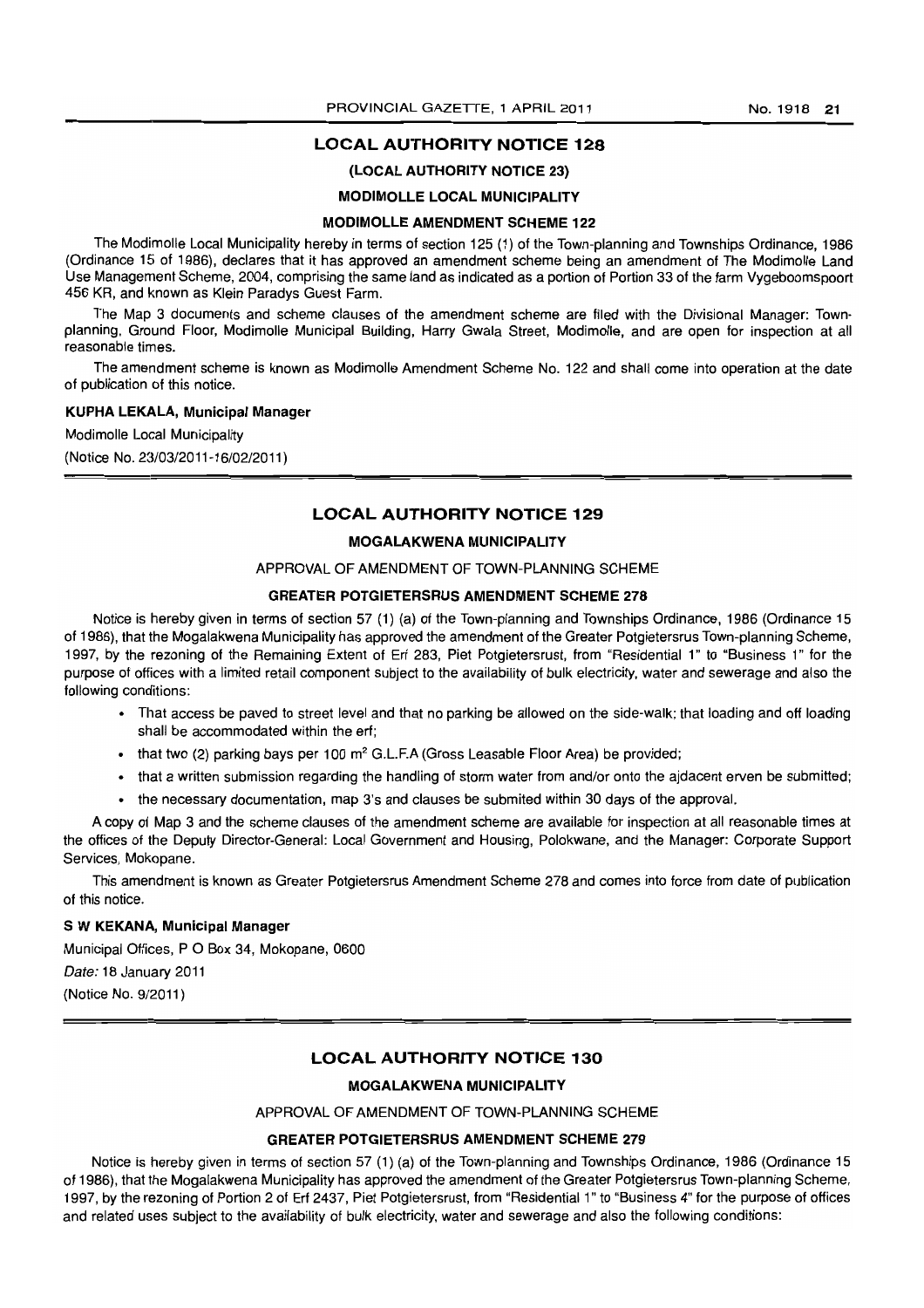- That access be paved to street level and that no parking be allowed on the side-walk; that loading and off loading shall be accommodated within the eri;
- that four (4) parking bays per 100  $m<sup>2</sup>$  be provided;
- that a written submission regarding the handling of storm water from and/or onto the ajdacent erven be submitted;
- the necessary documentation, map 3's and clauses be submited within 30 days of the approval.

A copy of Map 3 and the scheme clauses of the amendment scheme are available for inspection at all reasonable times at the offices of the Deputy Director-General: Local Government and Housing, Polokwane, and the Manager: Corporate Support Services, Mokopane.

This amendment is known as Greater Potgietersrus Amendment Scheme 279 and comes into force from date of publication of this notice.

### S W KEKANA, Municipal Manager

Municipal Offices, P O Box 34, Mokopane

Date: 21 January 2011

(Notice No. 18/2011)

### **LOCAL AUTHORITY NOTICE** 131

#### MOGALAKWENA MUNICIPALITY

### APPROVAL OF AMENDMENT OF TOWN-PLANNING SCHEME

### GREATER POTGIETERSRUS AMENDMENT SCHEME 280

Notice is hereby given in terms of section 57 (1) (a) of the Town-planning and Townships Ordinance, 1986 (Ordinance 15 of 1986), that the Mogalakwena Municipality has approved the amendment of the Greater Potgietersrus Town-planning Scheme, 1997, by the rezoning of Portion 1 of Eri 265, Piet Potgietersrust, from "Residential 1" to "Business 1" with a special consent for an overnight accommodation subject to the availability of bulk electricity, water and sewerage and also to the following conditions:

- (i) That the maximum coverage must remain 90% unless relaxed;
- (ii) that access be paved to street level and that no parking or access to parking be allowed on the side-walk;
- (iii) that loading and off loading shall be accommodated within the erf;
- (iv) that one (1) parking free and 1 for visitors per bedroom suite plus 6 per 100  $\text{m}^2$  public area be provided;
- (v) that site development plans (SOP) with special reference to access, parking and storm water discharge to the satisfaction of Mogalakwena Municipality, be submitted for consideration before any building plans will be approved;
- (vi) that no title conditions shall be transgressed;
- (vii) that the fire safety plans be submitted to Mogalakwena Municipality;
- (viii) the primary use of the eri should change to "Business 1" for overnight accommodation;
- (ix) that a written submission regarding the handling of storm water from and/or onto the adjacent erven be submitted;
- (x) that the necessary documentation, map 3's and clauses be submited within 30 days of the approval.

A copy of the Map 3 and the scheme clauses of the amendment scheme are available for inspection at all reasonable times at the offices of the Deputy Director-General: local Government and Housing, Polokwane, and the Manager: Corporate Support Services, Mokopane.

This amendment is known as Greater Potgietersrus Amendment Scheme 280 and comes into force from date of publication of this notice.

#### S W KEKANA, Municipal Manager

Municipal Offices, P O Box 34, Mokopane, 0600 Date: 24 January 2011

(Notice No. 20/2011)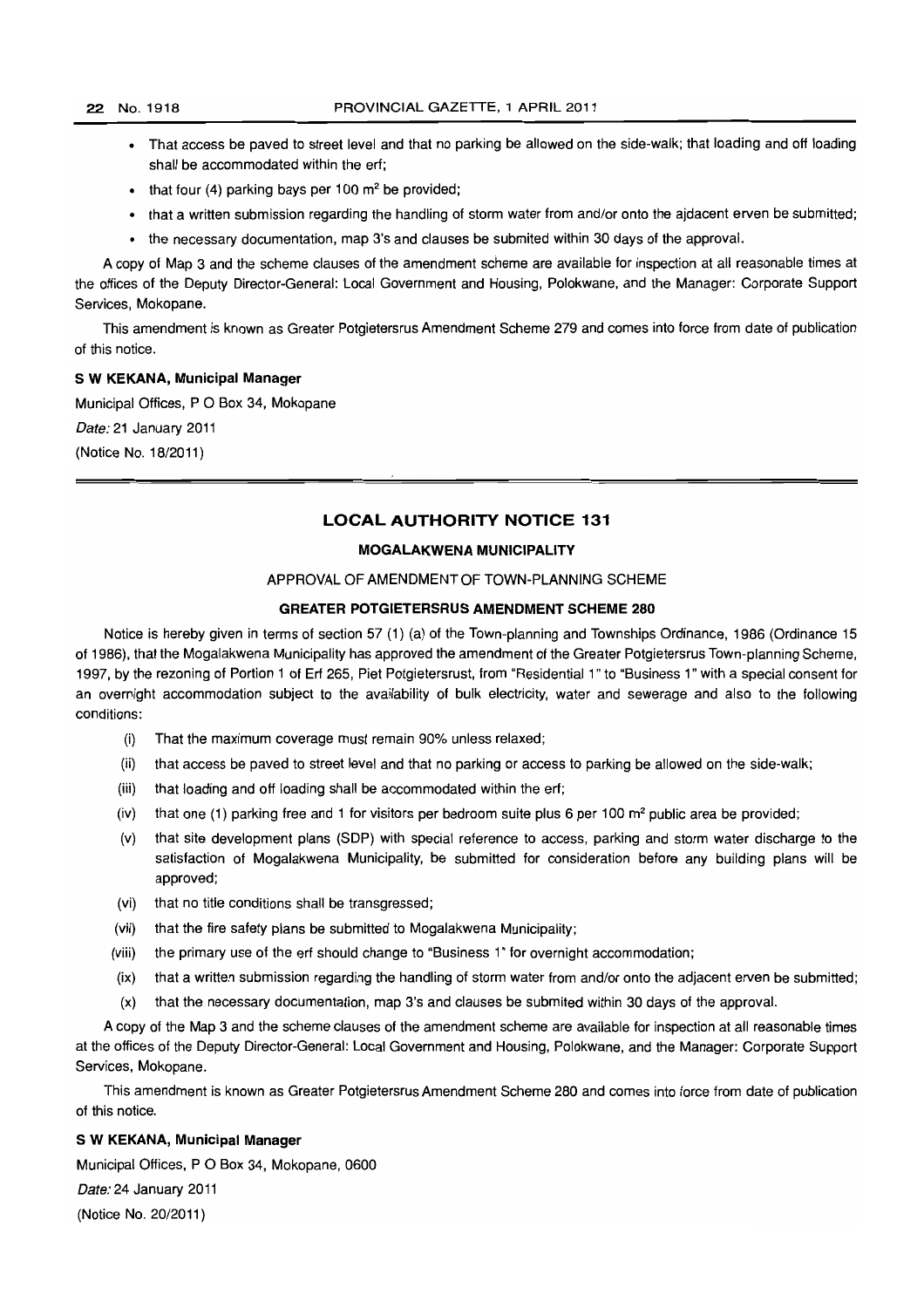### **LOCAL AUTHORITY NOTICE 132**

### MOGALAKWENA MUNICIPALITY

### APPROVAL OF AMENDMENT OF TOWN-PLANNING SCHEME

### GREATER POTGIETERSRUS AMENDMENT SCHEME 281

Notice is hereby given in terms of section 57 (1) (a) of the Town-planning and Townships Ordinance, 1986 (Ordinance 15 of 1986) that the Mogalakwena Municipality has approved the amendment of the Greater Potgietersrus Town-planning Scheme, 1997, by the rezoning of Portion 699 of Ert 8648, Piet Potgietersrust Extension 12, from "Residential 1 "to "Special" for a guesthouse subject to the following conditions:

- (i) That a written submission regarding the handling of storm water from and/or onto adjacent erven be submitted;
- (ii) that the necessary documentation, map 3's and clauses be submitted within 30 days of the approval;
- (iii) that one parking space per bedroom suite plus 6 per 100  $m<sup>2</sup>$  public room area be provided;
- (iv) that the maximum coverage must remain 50% unless relaxed;
- (v) that access be paved up to street level;
- (vi) that no parking or access to parking be allowed in the streets or on the sidewalks;
- (vii) that loading and off loading shall be accommodated on the ert;
- (viii) that site development plans (SOP) with special reference to access and parking to the satisfaction of Mogalakwena Municipality, be submitted for consideration;
- (ix) that the amenity of the area in the opinion of Mogalakwena Municipality not be prejudiced;
- (x) that no title conditions be transgressed;
- (xi) that fire safety plans be submitted to Mogalakwena Municipality;
- (xii) that the primary use of Portion 699 of Erf 8648 must be "Special" for a guesthouse;
- (xiii) that a logo, notice or sign indicating the name of facility may be displayed on the said ert: Provided that such logo, notice or sign does not exceed 600 mm by 450 mm in size;
- (xiv) that the said dwelling-house or dwelling-unit shall be inhabited by the owner/manager on a permanent basis and the essential nature and function of the said dwelling-house or dwelling-unit shall be preserved at all times;
- (xv) that the structures on Portion 699 of Ert 8648 only be utilised as a guesthouse facility and no conferences, restaurant or serving of liquor on the premises be allowed;
- (xvi) that no permanent lodgers be allowed on the premises;
- (xvii) that limited staff quarters be allowed on the premises;
- (xviii) that proper management of the facilities be ensured in order to control noise and disturbance of the residential nature of the area be ensured.

A copy of the Map 3 and the scheme clauses of the amendment scheme are available for inspection at all reasonable times at the offices of the Deputy Director-General: Local Government and Housing, Polokwane, and the Manager: Corporate Support Services, Mokopane.

This amendment is known as Greater Potgietersrus Amendment Scheme 281 and comes into force from date of publication of this notice.

#### S.W. KEKANA, Municipal Manager

Municipal Offices, P.O. Box 34, Mokopane, 0600

Notice No. 21/2011

24 January 2011

### **LOCAL AUTHORITY NOTICE 133**

#### MOGALAKWENA MUNICIPALITY

APPROVAL OF AMENDMENT OF TOWN-PLANNING SCHEME

#### GREATER POTGIETERSRUS AMENDMENT SCHEME 287

Notice is hereby given in terms of section 57 (1) (a) of the Town-planning and Townships Ordinance, 1986 (Ordinance 15 of 1986), that the Mogalakwena Municipality has approved the amendment of the Greater Potgietersrus Town-planning Scheme, 1997, by the rezoning of Ert 3647, Piet Potgietersrust, from "Residential 1" to "Special" for a guesthouse subject to the following conditions:

- (xv} That a written submission regarding the handling of storm water from and/or onto adjacent erven be submitted;
- (xvi) that the necessary documentation, map 3's and clauses be submitted within 30 days of the approval;
- (xvii) that one parking space per bedroom suite plus 6 per 100  $m^2$  public room area be provided;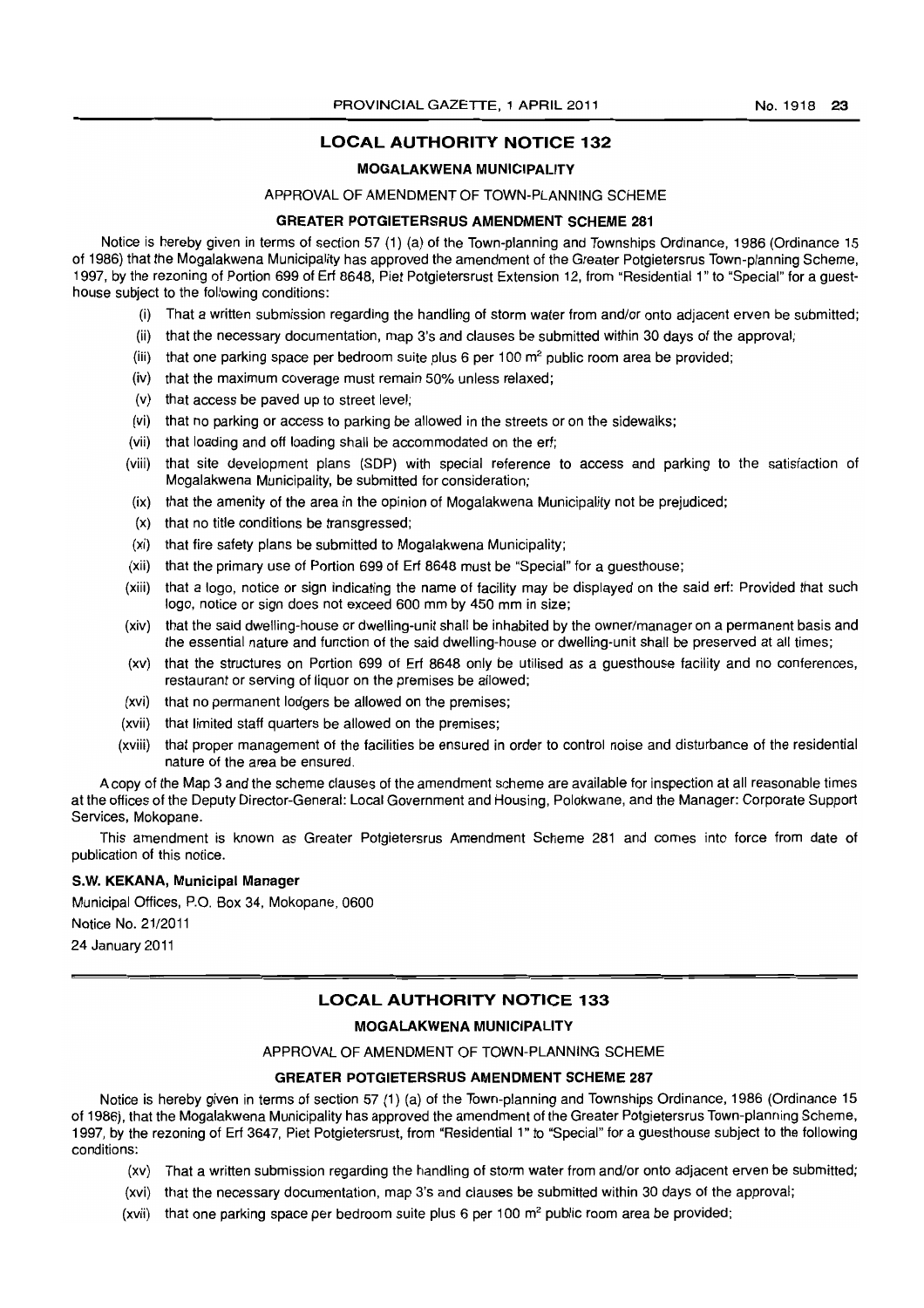- (xviii) that the maximum coverage must remain 50% unless relaxed;
- (xix) that access be paved up to street level;
- (xx) that no parking or access to parking be allowed on the sidewalks;
- (xxi) that loading and off loading shall be accommodated on the ert;
- (xxii) that site development plans (SOP) with special reference to access and parking to the satisfaction of Mogalakwena Municipality, be submitted for consideration before any building plans be approved;
- (xxiii) that the amenity of the area in the opinion of Mogalakwena Municipality not be prejudiced;
- (xxiv) that no title conditions be transgressed;
- (xxv) that fire safety plans be submitted to Mogalakwena Municipality;
- (xxvi) the primary use of the Remaining Extent of Erf 3647, should remain Residential;
- (xxvii) a logo, notice or sign indicating the name of facility may be displayed on the said erf: Provided that such logo, notice or sign does not exceed 600 mm by 450 mm in size;
- (xxviii) the said dwelling-house or dwelling-unit shall be inhabited by the owner/manager on a permanent basis and the essential nature and function of the said dwelling-house or dwelling-unit shall be preserved at all times;
- (xxix) that no permanent lodgers be allowed on the premises;
- (xxx) that limited staff quarters be allowed on the premises.

A copy of the Map 3 and the scheme clauses of the amendment scheme are available for inspection at all reasonable times at the offices of the Deputy Director-General: Local Government and Housing, Polokwane, and the Manager: Corporate Support Services, Mokopane.

This amendment is known as Greater Potgietersrus Amendment Scheme 287 and comes into force from date of publication of this notice.

#### S.W. **KEKANA, Municipal Manager**

Municipal Offices, P.O. Box 34, Mokopane, 0600

Notice No. 8/2011

18 January 2011

### **LOCAL AUTHORITY NOTICE 134**

#### **MOGALAKWENA MUNICIPALITY**

#### APPROVAL OF AMENDMENT OF TOWN-PLANNING SCHEME

#### **GREATER POTGIETERSRUS AMENDMENT SCHEME 289**

Notice is hereby given in terms of section 57 (1) (a) of the Town-planning and Townships Ordinance, 1986 (Ordinance 15 of 1986), that the Mogalakwena Municipality has approved the amendment of the Greater Potgietersrus Town-planning Scheme, 1997, by the rezoning of Erf 955, Piet Potgietersrust Extension 1, from "Residential 1" to "Special" for a guesthouse subject to the following conditions:

- (i) That a written submission regarding the handling of storm water from and/or onto adjacent erven be submitted;
- (ii) that the necessary documentation, map 3's and clauses be submitted within 30 days of the approval;
- (iii) that one parking space per bedroom suite plus 6 per 100  $m^2$  public room area be provided;
- (iv) that the maximum coverage must remain 50% unless relaxed;
- (v) that access be paved up to street level;
- (vi) that no parking or access to parking be allowed in the streets or on the sidewalks;
- (vii) that loading and off loading shall be accommodated on the erf;
- (viii) that site development plans (SOP) with special reference to access and parking to the satisfaction of Mogalakwena Municipality, be submitted for consideration;
- (ix) that the amenity of the area in the opinion of Mogalakwena Municipality not be prejudiced;
- (x) that no title conditions be transgressed;
- (xi) that fire safety plans be submitted to Mogalakwena Municipality;
- (xii) the primary use of Ert 955, should remain residential;
- (xiii) a logo, notice or sign indicating the name of the facility may be displayed on the said ert: Provided that such logo, notice or sign shall not exceed 600 mm by 450 mm in size;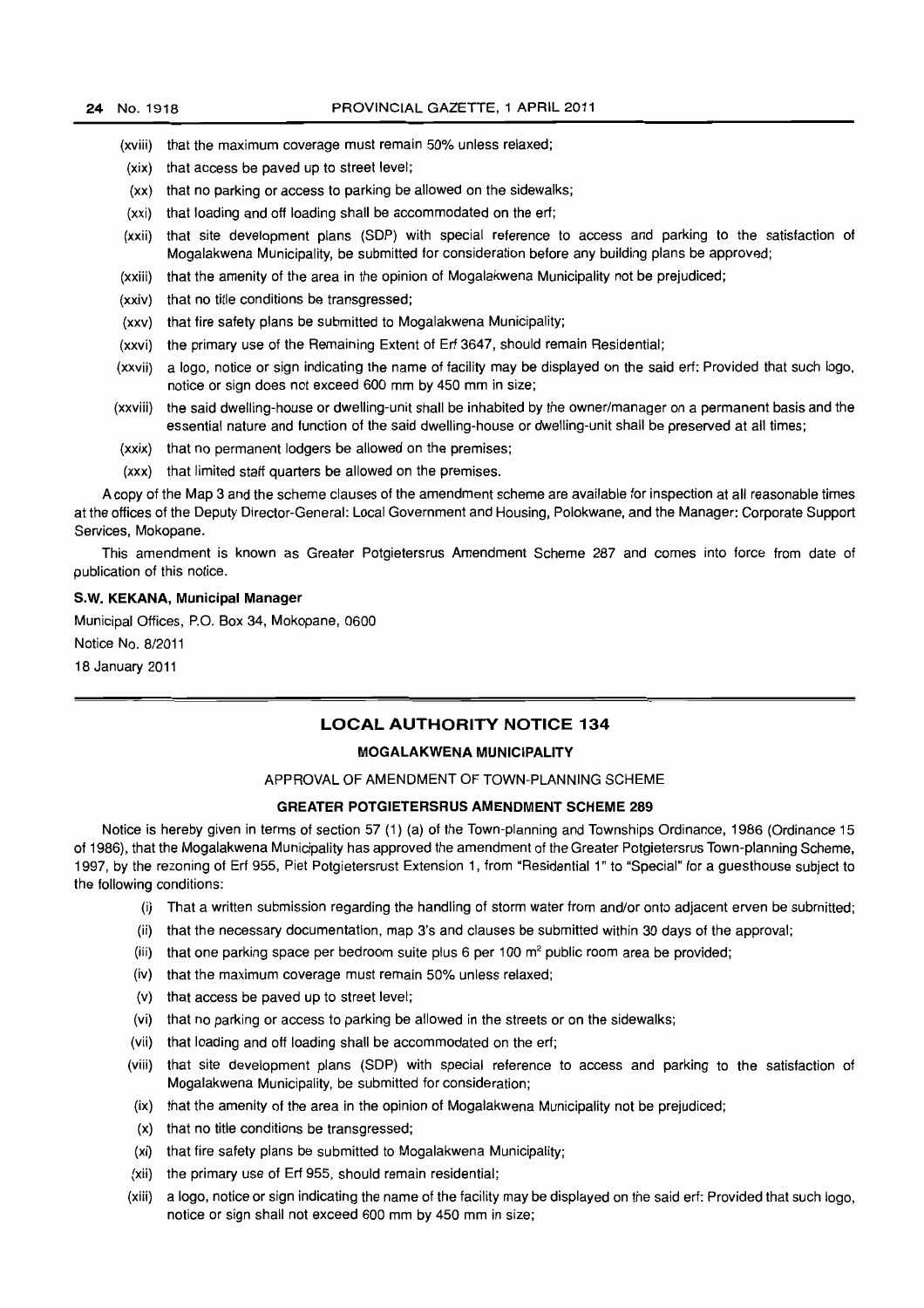(xiv) the said dwelling-house or dwelling-unit shall be inhabited by the owner/manager on a permanent basis and the essential nature and function of the said dwelling-house or dwelling-unit shall be preserved at all times;

A copy of the Map 3 and the scheme clauses of the amendment scheme are available for inspection at all reasonable times at the offices of the Deputy Director-General: Local Government and Housing, Polokwane, and the Manager: Corporate Support Services. Mokopane.

This amendment is known as Greater Potgietersrus Amendment Scheme 289 and comes into force from date of publication of this notice.

#### **S. W. KEKANA, Municipal Manager**

Municipal Offices, P.O. Box 34, Mokopane, 0600

Notice No. 19/2011

24 January 2011

#### **LOCAL AUTHORITY NOTICE 135**

#### **MOGALAKWENA MUNICIPALITY**

APPROVAL OF AMENDMENT OF TOWN-PLANNING SCHEME

#### **GREATER POTGIETERSRUS AMENDMENT SCHEME 283**

Notice is hereby given in terms of section 57 (1) (a) of the Town-planning and Townships Ordinance, 1986 (Ordinance 15 of 1986), that the Mogalakwena Municipality has approved the amendment of the Greater Potgietersrus Town-planning Scheme, 1997, by the rezoning of the Remaining Extent of Erf 156, Piet Potgietersrust, from "Residential 1" to "Special" for a guesthouse subject to the availability of bulk electricity, water and sewerage and also the following conditions:

- (i) That a written submission regarding the handling of storm water from and/or onto adjacent erven be submitted;
- (ii) that the necessary documentation, map 3's and clauses be submitted within 3D days of the approval;
- (iii) that one parking space per bedroom suite plus 6 per 100  $m^2$  public room area be provided;
- (iv) that the maximum coverage must remain 50% unless relaxed;
- (v) that access be paved up to street level;
- (vi) . that no parking or access to parking shall be allowed on the sidewalks;
- (vii) that loading and off loading should be accommodated on the erf;
- (viii) that site development plans (SOP) with special reference to access and parking to the satisfaction of Mogalakwena Municipality, be submitted for consideration before any building plans be approved;
- (ix) that the amenity of the area in the opinion of Mogalakwena Municipality not be prejudiced;
- (x) that no title conditions shall be transgressed;
- (xi) that the fire safety plans be submitted to Mogalakwena Municipality;
- (xii) the primary use of the Remaining Extent of Erf 156 should remain residential;
- (xiii) a logo, notice or sign indicating the name of facility may be displayed on the said erf: Provided that such logo, notice or sign shall not exceed BOD mm by 450 mm in size;
- (xiv) the said dwelling-house or dwelling-unit shall be inhabited by the owner on a permanent basis and the essential nature and function of the said dwelling-house or dwelling-unit shall be preserved at all times;

A copy of the Map 3 and the scheme clauses of the amendment scheme are available for inspection at all reasonable times at the offices of the Deputy Director-General: Local Government and Housing, Polokwane, and the Manager: Corporate Support Services, Mokopane.

This amendment is known as Greater Potgietersrus Amendment Scheme 283 and comes into force from date of publication of this notice.

#### **S.W. KEKANA, Municipal Manager**

Municipal Offices, P.O. Box 34, Mokopane, 0600

Notice No. 7/2011

18 January 2011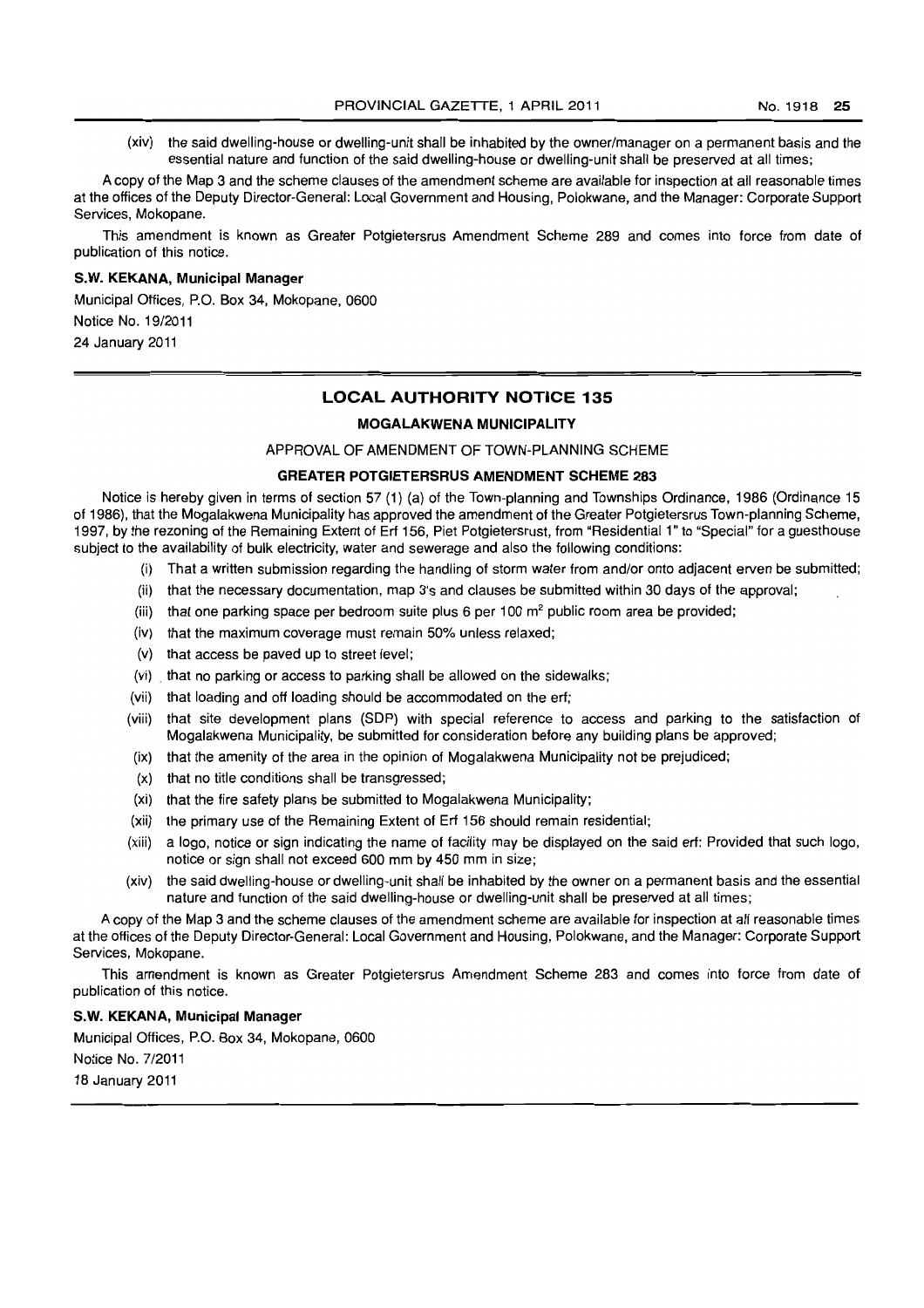#### LOCAL AUTHORITY NOTICE 123 GREATER LETABA LOCAL MUNICIPALITY NOTICE OF DRAFT SCHEME

The Greater Letaba Local Municipality, hereby gives notice in terms of Section 28(1) read together with Sections 18, 53 and 55 of the Town Planning and Townships Ordinance, 1986 (Ordinance 15 of 1986) that a draft town planning scheme to be known as the Greater Letaba Land Use Management Scheme, 2008, has been prepared by it. This scheme is an amendment scheme and extension of the scheme, substituting the Duivelskloof Town Planning Scheme 1996, and the Duivelskoof/Ga-Kgapane Town Planning Scheme, 2000. It contains inter alia the following proposals:

- 1. A revised set of land use control stipulations and definitions contained in the scheme clauses.
	- 2. All properties and extsting land use rights within the current 1996 and 2000 scheme areas remain part of the scheme, but additional areas, up to the boundaries of the Greater Letaba Local Municipality, have now been included and the scheme is being expanded to these areas, contained in a new set of scheme maps.

The draft scheme will lay for inspection during normal office hours at the office of the Director: Strategic and Spatial.Planning, Civic Centre, 44 Botha Street, Modjadjiskloof, for a period of 28 days from 25 March 2011. .

Objections to or representations in respect of the application must be lodged with or made in writing to the Municipal Manager at the above address or at P O Box 36, Modiadiiskloof, 0835 within a period of 28 days from 25 March 2011.

Mr Pandelani Isaac Mutshinali MUNICIPAL MANAGER CIVIC CENTRE, MODJADJISKLOOF DATE: 25 March 2011

### PLAASLIKE BESTUURSKENNISGEWING 123 GREATER LETABA PLAASLIKE MUNISIPALITEIT KENNISGEWING VAN ONTWERPSKEMA

<sup>I</sup>**••** 

 $\mathbf{u}$   $\mathbf{v}$ 

Die Greater Letaba Plaaslike Munisipaliteit, gee hiermee kennis in terme van Artikel 28(1) saamgelees met Artikels 18,53 en 55 van die Dorpsbeplannng en Dorpe Ordonnansie, 1986 (Ordonnansie 15 van 1986) dat 'n ontwerpdorpsbeplanningskema wat bekend sal staan as die Greater Letaba Grondgebruikbeheerskema, 2008, deur hom opgestel is. Hierdie skema is 'n wysigingskema wat die Duivelskloof Dorpsbeplanningskema, 1996, en die Duivelskoof/Ga-Kgapane Dorpsbeplanningskema, 2000, vervang deur dit te Wysig en uit te brei. Dit bevat onder andere die volgende voorstelle:

- 1. 'n Gewysigde stel bepalings en definisies vir grondgebruibeheer word vervat in die skama kousules.
- 2. Aile eiendom en bestaaride grondgebruisregte binne die bestaande 1996 en 2000 skemagebiede word behou as deel van die skema, maar addisionele gebiede tot by die grense van die Greater. Letaba Plaaslike Munisipaliteit, word nou ingesluit en die skema word uitgebrei na hierdie areas, vervat in die nuwe stel skema kaarte.

Besonderhede van die ontwerpskema Ie ter insae gedurende gewone kantoorure by die kantoor van die Direkteur: Strategiese Beplanning en Inligtingsbestuur, Burgersentrum, Bothastraat 44, Modjadjiskloof, vir'n periode van 28 dae vanaf 25 Maart 2011.

Besware teen of vertoe ten opsigte van die aansoek moet binne 'n periode van 28 dae vanaf 25 Maart 2011 skriftelik by of tot die Munisipale Bestuurder by bovermelde adres of by Posbus 36, Modiadiiskloof, 0835, ingedien of gerig word.

Mr Pandelani Isaac Mutshinali MUNISIPALE BESTU'URDER

BURGERSENTRUM, MODJADJISKLOOF DATUM: 25 Maart 2011

### LOCAL AUTHORITY NOTICE 123 MMASEPALAWA SELEGAE WA GREATER LETABA TSEBISO VA SEKIMO SA SETHALWA

Mmasepala wa Selegae wa Greater Letaba, o dira tsebišo go ya ka Karolo ya 28(1) e balwa go tee le Dikarolo tsa 18, 53, Ie 55 tsa Thulaganyo ya Toropo Ie Molawana wa Metsesetoropo, 1986 (Molawana wa 15 wa 1986) wa go re sethalwa sa sekimo sa thulaganyo ya toropo seo seo se tsebjago e Ie Greater Letaba Land Use Management Scheme, 2008, se dirilwe ke wona. Sekimo se ke phetošo ya sekimo le katološo ya sekimo, di tšea legato la Duivelskloof Town Planning Scheme 1996, &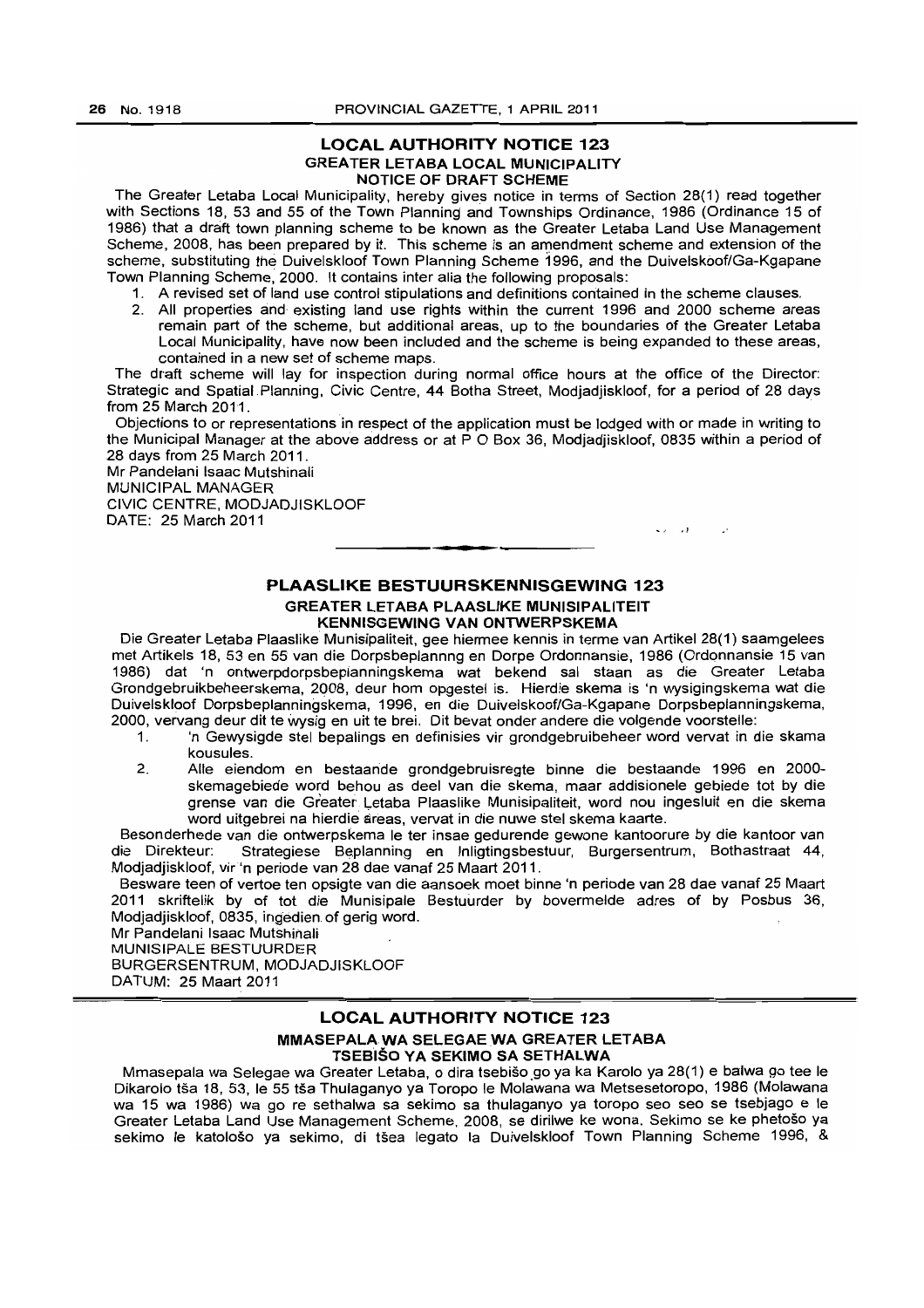Duivelskoof/Ga-Kgapane Town Planning Scheme, 2000. Magareng ga tše dingwe se na le ditšhišinyo tše di latelago:

- 1. Sete yeo e boeleditšwego va melaetša ya taolo ya tirišo ya naga le ditlhaloso tšeo di lego ka gare ga mafokwana a sekimo.
- 2. Dithoto ka moka le ditokelo tša tša tirišo ya naga tšeo di lego gona ka go lefapeng la sekimo sa bjale sa 1996 & 2000 e tla dula e Ie seripa sa sekimo, eupsa mafapa a tlaleletso , go fihla ka mellwane ya Mmasepala wa Selegae wa Greater Letaba, a na Ie sete ye mpsha ya mebepe ya sekimo.

Sethalwa sa sekimo se tla bewa gore se hlahlobje ka diiri tša go tlwaelega tša mošomo ofising ya Molaodi: Strategic and Spatial Planning, Civic Centre, 44 Botha Street, Modjadjiskloof, lebaka la matsatsi a 28 go tioga: 25 March 2011.

Dithulano le goba dihlagišo mabapi le kgopelo ye di swanetše go tlišwe goba di dirwe di ngwadilwe go Molaodi wa Mmasepala tšhupabodulong yeo e lego ka mo godimo goba go P O Box 36, Modiadiiskloof, 0835 mo lebakeng la matwatsi a 28 go tioga: 25 March 2011.

MOLAODI WA MMASEPALA Mr Pandelani Isaac Mutshinali CIVIC CENTRE, MODJADJISKLOOF DATE: 25 March 2011

### **LOCAL AUTHORITY NOTICE 123 MASIPALA WA GREATER LETABE XITIVISO XA MPFAPFARHUTO WA XIKIMI**

Masipala wa Greater Letaba hiku titshongahata wu nyika xitiviso hi kuya hi Xiyenge xa 28 (1) xihlayiwa kun'we na Swiyenge swa 18, 53 na 55 swa Nawu wa Vulawuri bye Pulana Madoroba na Swidorobani (Nawu wa vu 15 wa 1986) leswaku mpfapfarhuto wa Xikimi xa Vulawuri bya madoroba lexi nga ta tiveka hi Greater Letaba Land Use Management Scheme, 2008, xi lunghiseriwile hi masipala. Xikimi lexi i xikimi lexi chinchiweke no engeteriwa, no tlhela xi hundzuluxa Xikimi xa Duivelskloof Town Planning Scheme 1996, & Duivelskoof/Ga-Kgapane Town Planning Scheme, 2000. Xikimi lexi xi kome swibumabumelo leswi landzelaka:

- 1. Mpfapfarhuto wa swinawani na tinhlamuselo ta vulawuri bya matirhiselo ya Misava hiku landza milawu ya Xikimi. .
- 2. Miako hinkwayo na malungelo ya matirhiselo ya Misava wo ta tshma hiku landza nawu lowu nga kona wa Xikimi xa ndhawu wa 1996 & 2000, kambe tindhawu leti engeteriweke ku fika eka ndzelekano wa Masipala wa Greater Letaba tinghenisiwile naswona Xikimi xingeteleriwile ku katsa tindhawu leti nga endzeni ka timepe ta Xikimi lexintshwa.

Mpfapfarhuto wa xikimi wu ta kumeka eka Hofisi ya Mulawuri wa Strategic and Spatial Planning, Civic Centre, 44 Botha Street, Modjadjiskloof, ku nyika nkarhi wo langutisa ku ringana masiku ya makumembirhi nhungu (28) ku sukela hi $\div$  25 March 2011.

Swisolo kumbe swibumabumelo mayelana na xikombelo lexi swi fanele swi rhumeriwa hi xivumbeko xa xitsalwana eka Mufambisi-nkulu wa Doroba eka kherefu leyi kombisiweke laha henhla, kumbe eka kherefu leyi landzelaka; P 0 Box 36, Modjadjiskloof, 0835, eka nkarhi lowu nga hundzeki masiku ya makumembirhi nhungu (28), ku suka hi: 25 March 2011.

Mufambisi-Nkulu wa Doroba .

Mr Pandelani Isaac Mutshinali

CIVIC CENTRE, MODJADJISKLOOF DATE: 25 March 2011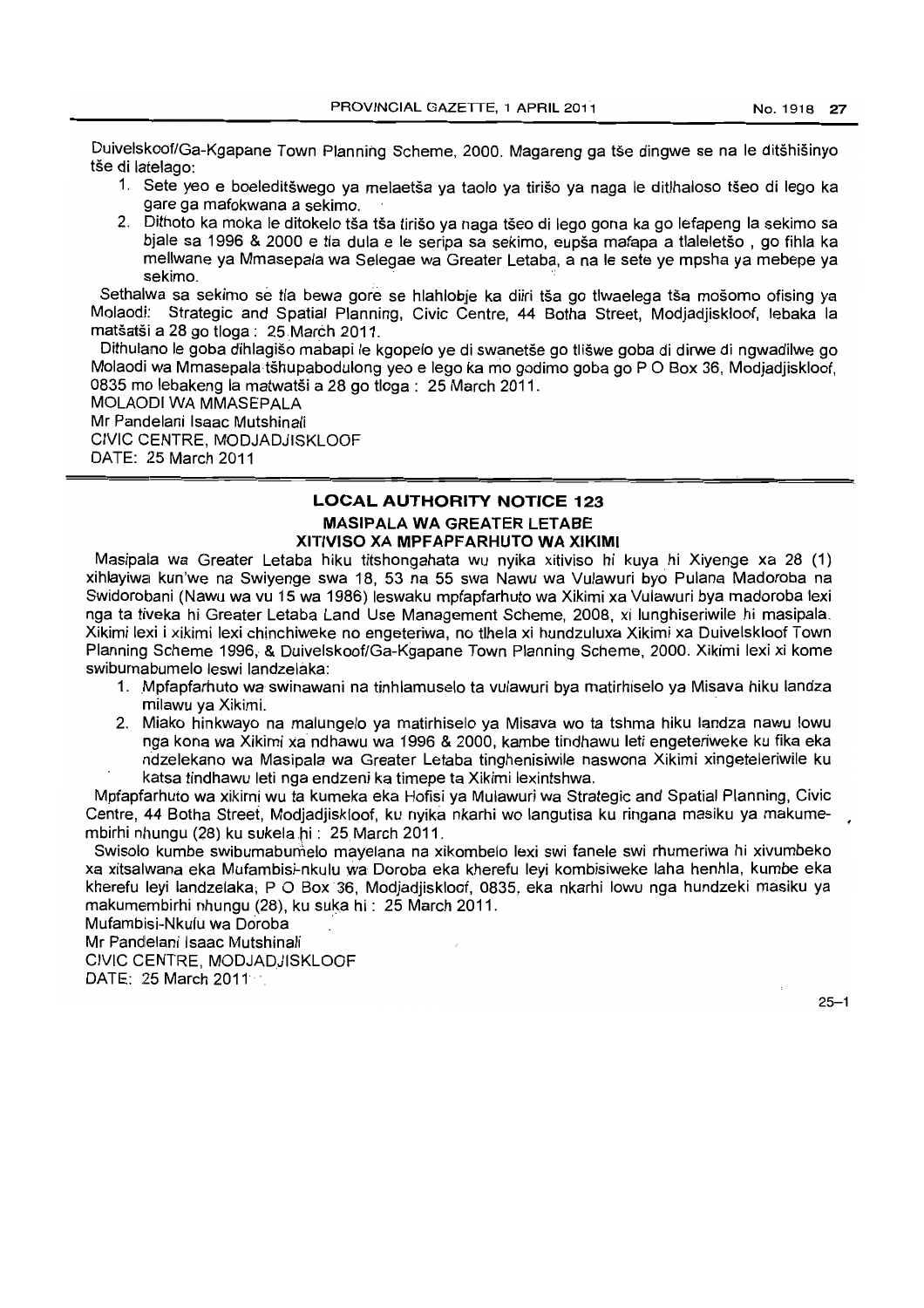#### LOCAL AUTHORITY NOTICE 126

#### MODIMOlLE LOCAL MUNICIPALITY

#### DECLARATION OF AN APPROVED TOWNSHIP: KOlOlO ESTATE PROPER

In terms of Section 103(1) of The Town-planning and Townships Ordinance, 1986 (Ord. 15 of 1986), The Modimolle local Municipality hereby declared KOlOlO ESTATE PROPER to be an approved township, subject to the conditions as set out in the Schedule hereto:

STATEMENT OF THE CONDITIONS UNDER WHICH THE APPLICATION MADE VTJ BEHEER B V SOUTH AFRICA BRANCH OFFCIE INCORPORATED IN THE NETHERLANDS (HEREIN AFTER REFERRED TO AS THE APPLICANT/TOWNSHIP OWNER) UNDER THE PROVISIONS OF PART 3 OF THE TOWN-PLANNING AND TOWNSHIPS ORDINANCE, 1986 (ORDINANCE 15 OF 1986) FOR PERMISSION TO ESTABLISH A TOWNSHIP ON PORTION 2 OF THE FARM KliPPOORT 487, REGISTRATION DIVISION KQ, PROVINCE OF LIMPOPO, HAS BEEN APPROVED.

1. CONDITIONS TO BE COMPLIED WITH PRIOR TO THE DECLARATION OF THE TOWNSHIP AS AN APPROVED TOWNSHIP IN TERMS OF THE PROVISIONS OF SECTION 103 OF THE TOWN-PLANNING AND TOWNSHIPS ORDINANACE, 1986 (ORO. 15 OF 1986).

#### 1.1 Consolidation of component portions

- The applicant shall at its own expense cause the component portions comprising the township to be consolidated where necessary.
- 1.2 Cancellation of existing conditions of title The applicant shall at his own expense have the following conditions and/or servitudes canceled or have the Township freed there from:
	- (a) All relevant conditions in Deed of Transfer T124961/2004.

### 1.3 Mineral Rights.

All rights to minerals shall be reserved to the Republic of South Africa.

### 1.4 General

- (al The applicant shall satisfy the Modimolle local Municipality that:
	- (i) The relevant amendment scheme (in terms of Section 125 of Ordinance, 1986) is in order and may be published simultaneously with the declaration of the township as an approved township;
	- (ii) Satisfactory access is available to the township and that a private street system is available to all erven in the township;
	- (iii) A favorable geotechnical report has been submitted;
	- (iv) The name of the township as well as the street names have been approved; and
- (b) The applicant shall comply with the provisions of Sections 72, 75 and 101 of Ordinance, 1986 (Ord. 15 of 1986).
- (c) The Applicant shall establish a company or designate an existing company (a Property Owners' Association) in terms of Section 21 of the Companies Act, 1973, for the purposes of owning and maintaining Erven within the proclaimed township.
	- (i) The owner shall be a member of the Home Owner's Association and is bound to each, any and all of its articles of association.
	- (ii) The owner shall not be permitted to transfer the erf except with a certificate of clearance from the Home Owner's Association.
	- (iii) The erf shall not be transferred to any person who has not bound himself to be a member of the Owner's Association.
	- (iv) No second dwelling shall be allowed without the written approval of the Home Owner's Association.
	- (v) The erf may not be sub-divided without the written approval of the Home Owner's Association.
	- (vi) No business or business activities may be conducted from the erf without the written approval of the Home Owner's Association.
	- (vii) The erf may not be fenced without the written approval of the Home Owner's Association.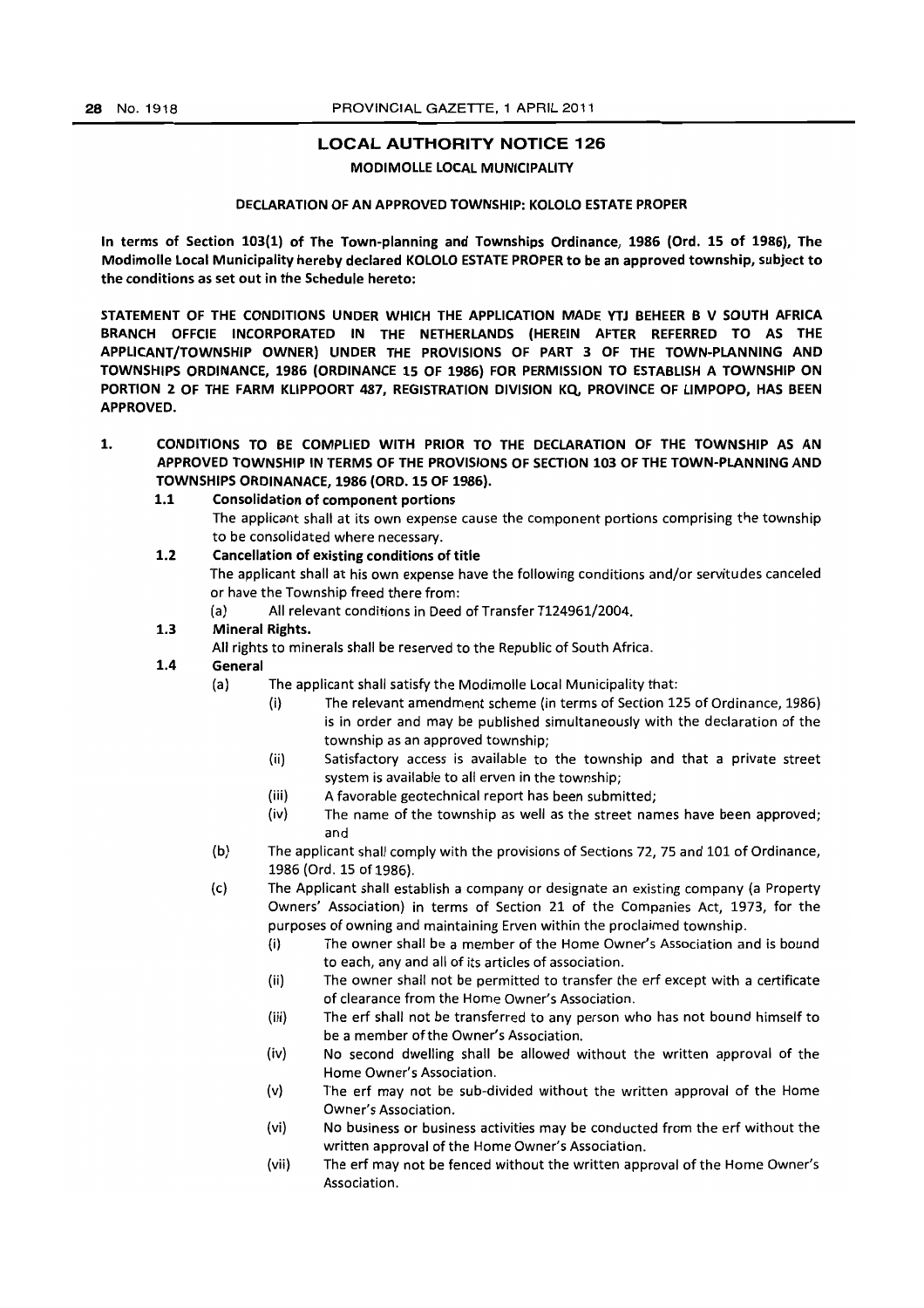### 1.5 Ownership

- 1.5.1 The Applicant shall properly and legally constitute a property owners association as provided for in clause 1.4(d) of Part I above.
- 1.5.2 The owners of Erven 1 10 shall become members of the property owners association upon transfer of the erf.
- 1.5.3 YTJ BEHEER B V SOUTH AFRICA BRANCH OFFCIE INCORPORATED IN THE NETHERLANDS shall have full responsibility for the functioning and proper maintenance of Erf 11 - 15.
- 1.5.4 The Home Owner's Association shall have the legal power to enforce compliance with the Articles of Association and constitution of the Association for as far as it pertain to obligations of the members and to levy from each and every member the costs incurred in the fulfillment of its functions and shall have legal recourse to recover such fees and costs in the event of a default in payment by any member.
- 1.5.5 All buildings and structures to be erected shall be made subject to the provisions of the Development and Architectural Guidelines and any and all amendments to the said document as may be affected and approved by the owners association.
- 1.5.6 Building plans shall only be submitted to the local authority for final approval once the said plans have been evaluated and approved by the Trustees of the Association as specifically provided for in the Articles of Association.
- 1.5.7 Erven 1-15 shall be owned by YTJ BEHEER B V SOUTH AFRICA BRANCH OFFCIE INCORPORATED IN THE NETHERLANDS (applicant) and transfer shall be affected as soon as practically possible after the relevant stands become registerable or provided for in Part I of this Conditions.

### 2. CONDITIONS OF ESTABLISHMENT

### (1) Name

The name of the township shall be KOLOLO ESTATE PROPER.  $\cdot$ 

### (2) Design

The township shall consist of erven and streets as indicated on the approved General Plan for Kololo Estate Proper S.G No. 1838/2009.

### (3) Disposal of existing conditions of title

- (i) All erven shall be made subject to the existing conditions and servitudes, if any.
- (ii) The following existing condition[sl that does affect the property shall be accommodated

Deed of Transfer T124961/04

Subject to Certificate of Rights to Minerals No.671/1929-S, 672/1929-5, 673/1929-5 and 674/1929-5, whereby all rights to minerals are reserved, which reservations is in respect of Portion 1 of The Farm Klippoort 259, Registration Division K.Q., TRANSVAAL

### (4) Removal of litter

The township owner shall at his own expense have all litter within the township area be removed to the satisfaction of the Modimolle local Municipality, when required to do so by the Modimolle Local Municipality.

#### (5) Erection of a fence or other physical barrier

The township owner shall at his own expense erect a fence or other physical barrier to the satisfaction of the Modimolle Local Municipality, when required to do so by the Modimolle local Municipality and shall maintain such fence or physical barrier in a good state of repair:

### REMOVAL AND/OR REPLACEMENT OF ESKOM SERVICES

If, by reason of the establishment of the township, it should become necessary to remove, reposition, modify or replace any existing Eskom services, the cost thereof shall be borne by the township applican':.

### **(6)** REMOVAL AND/OR REPLACEMENT OF TElKOM SERVICES

If, by reason of the establishment of the township, it should become necessary to remove, reposition, modify or replace any existing Telkom services, the cost thereof shall be borne by the township applicant.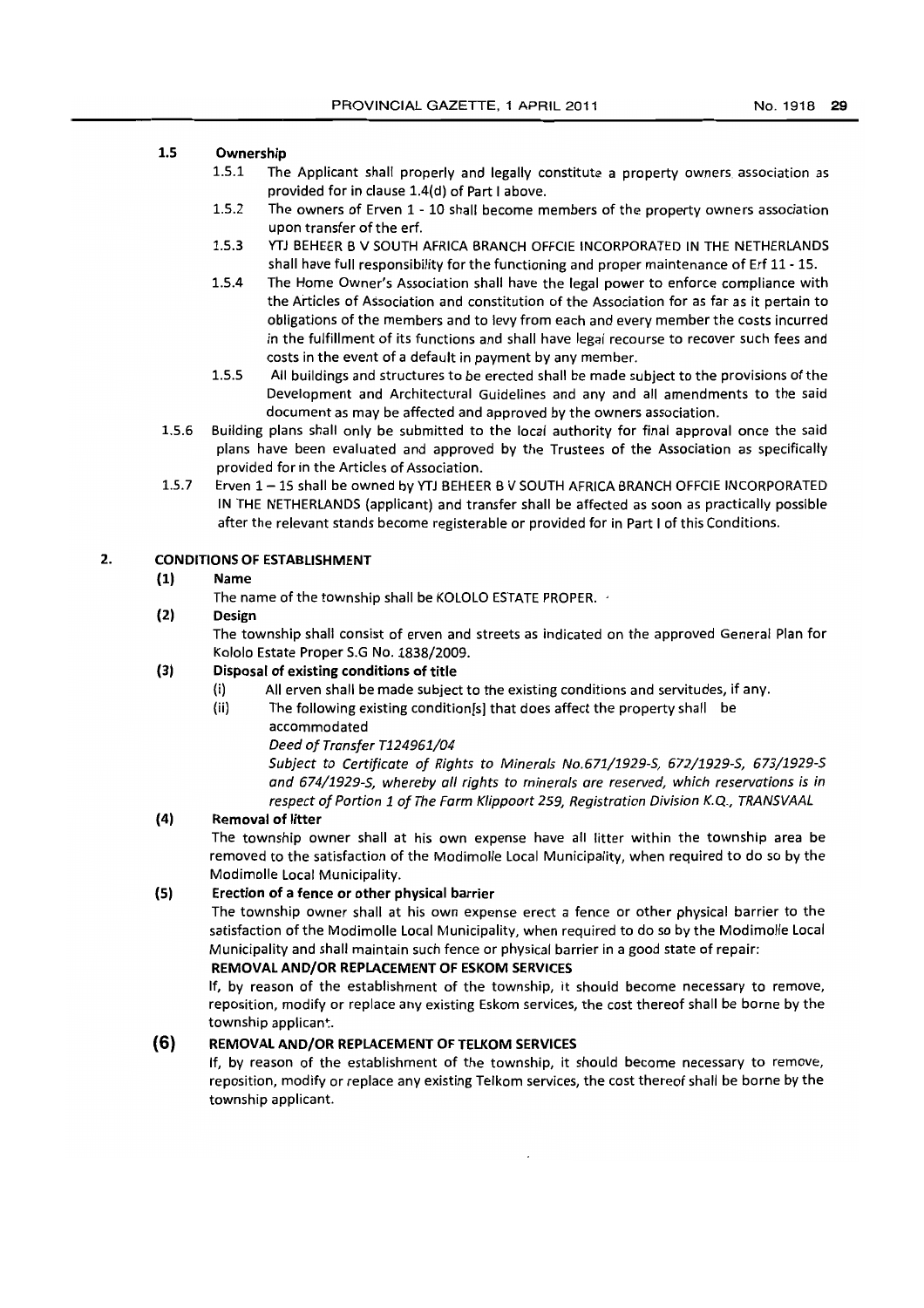#### (7) REMOVAL AND/OR REPLACEMENT OF MUNICIPAL SERVICES

If, by any reason of the establishment of the township, it should become necessary to remove or replace any existing municipal services, the cost therefore shall be borne by the township owner.

#### (8) PROVISION AND INSTALLATION OF ESSENTIAL SERVICES

The applicant shall make the necessary arrangements for the provision and installation of water, electricity and sanitation as well as the construction of roads and storm water drainage in the township. The services installed by the applicant shall comply with the local Authorities standards and shall be in line with the approved services agreement. All services to be installed will be the responsibility and to the account of the applicant.

### (9) ACCEPTANCE AND DISPOSAL OF STORMWATER

The township owner shall arrange for the drainage of the township to fit in with the general topography of the area and for all storm water running off or being diverted from the road network to be received and disposed of.

### (10) DEMOLITION OF EXISTING BUILDINGS AND STRUCTURES

Where required by the Modimolle Local Municipality to do so, the township owner shall at his own expense cause all existing buildings and structures situated with in the building line reserves, side spaces or over common boundaries also out buildings and dilapidate structures to be demolished when required.

#### (11) ENDOWMENT

Payable to the Modimolle Local Municipality.

The township owner shall pay to the Modimolle Local Municipality as endowment a total amount of R 0.00 which amount shall be used by the Modimolle Local Municipality for the acquisition of land for parks and/or public opens space purposes.

### (12) COMPLIANCE WITH CONDITIONS IMPOSED BY DEAT

The township owner shall at his own expense comply with all the conditions imposed, by the Limpopo Department of Economic Affairs and Tourism in accordance with Regulations No 1182 and 1183 promulgated in terms of sections 21, 22 and 26 of the Environmental Management Act, 1998, for the development of this township.

#### 3. CONDITIONS OF TITLE

### THE ERVEN MENTIONED HEREUNDER SHALL BE SUBJECT TO THE CONDITIONS AS INDICATE IMPOSED BY THE LOCAL AUTHORITY IN TERMS OF THE PROVISIONS OF THE TOWN-PLANNING AND TOWNSHIPS ORDINANCE, 1986. (ORDINANCE 15 OF 1986)

### (1) All Erven

- a) The erf is subject to a servitude, minimum 1.S m wide, in favor of the local authority, for sewerage and other municipal purposes, along any boundaries other than a street or rear boundary and in the case of a panhandle erf, an additional servitude for municipal purposes across the access portion of the erf, if and when required by the local authority: Provided that the local authority may relax or grant exemption from the required servitude.
- b) The erf is subject to servitude in favour of the local authority for municipal purposes 1.5m wide on the street and rear (mid-block) boundary provided that the local authority may dispense with any such servitude.
- c) No building or other structure shall be erected within the aforesaid servitude area and no large-rooted trees shall be planted within the area of such servitude or within 1 m thereof.
- d) The Modimolle Local Municipality shall be entitled to deposit temporarily on the land adjoining the aforesaid servitude such material as may be excavated by it during the course of the construction, maintenance or removal of such sewerage mains and other works as it in its discretion may deem necessary.
- e) The local authority shall further be entitled to reasonable access to the said land for the aforesaid purpose subject to any damage done during the process of the construction, maintenance or removal of such sewerage mains and other works being made good by the Modimolle Local Municipality.